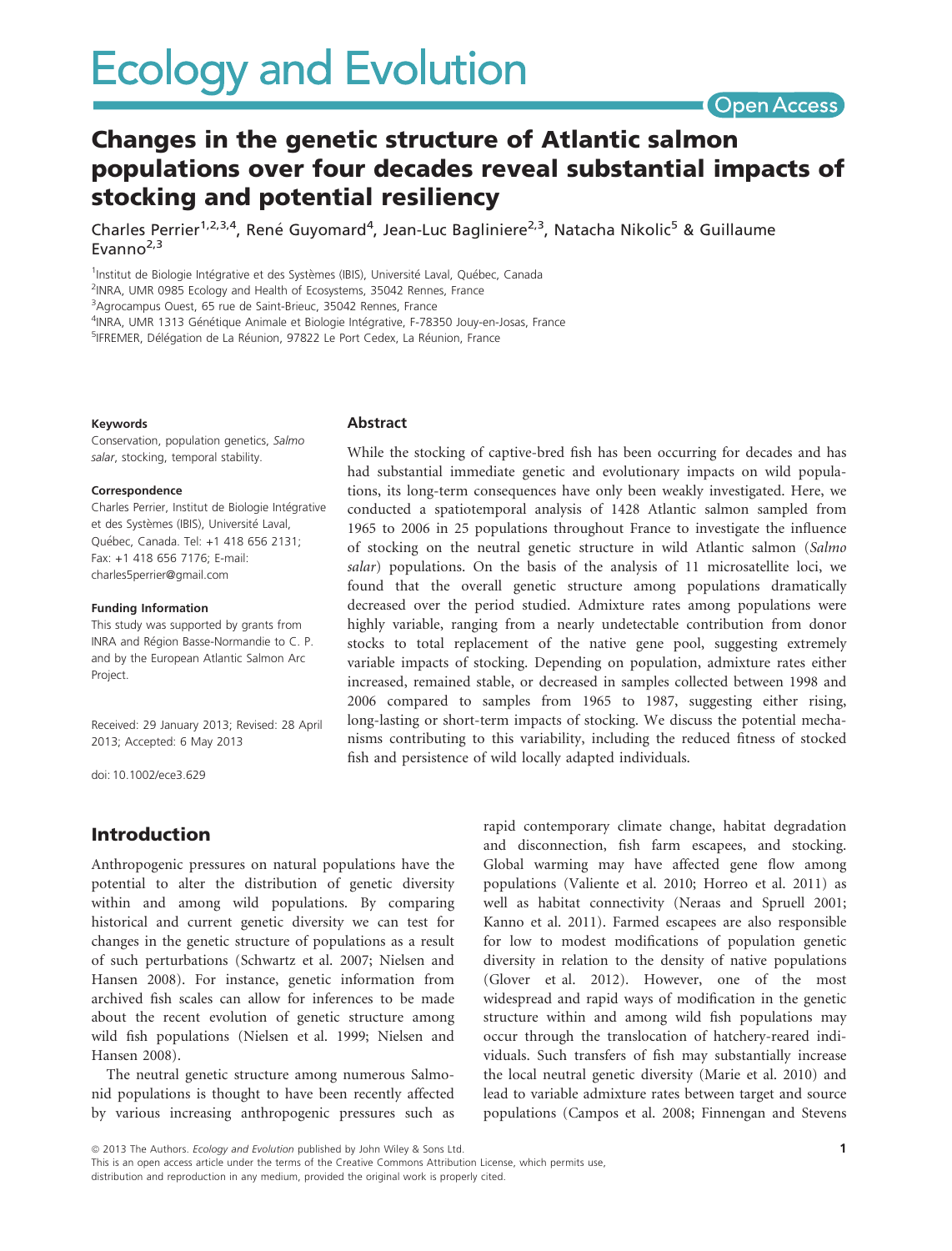2008; Sonstebo et al. 2008; Hansen et al. 2009; Perrier et al. 2011b). Moreover, major decreases in population differentiation have been observed among stocked populations and/or among sources and targets of stocking (Finnengan and Stevens 2008; Eldridge et al. 2009; Marie et al. 2010; Perrier et al. 2011b). Hatchery-reared fish also can have high dispersal rates (Quinn 1993; Jonsson et al. 2003), which may lead to large-scale impacts of stocking in nontargeted populations (Perrier et al. 2011b, 2013). Finally, stocking may also disrupt the relationship between population genetic structure and its environmental determinants, causing the erosion of original patterns of isolation by distance (Eldridge and Naish 2007; Pearse et al. 2011; Perrier et al. 2011b).

In addition to changing the distribution of neutral genetic diversity within and among wild populations, such supplementation practices may alter the fitness of Salmonid populations via introgressive hybridization (Levin et al. 2001; Aprahamian et al. 2003; Araki and Schmid 2010). Indeed, captive breeding may select for traits that are disadvantageous in the wild (Blanchet et al. 2008; Fraser 2008; Williams and Hoffman 2009). As salmonid populations are often locally adapted (Garcia de Leaniz et al. 2007; Fraser et al. 2011), the genetic admixture between wild and hatchery and/or nonnative individuals may ultimately result in a loss of local adaptation and reduced fitness in wild populations (McGinnity et al. 2003; Araki et al. 2007; Ford and Myers 2008; Milot et al. 2013; but see Fitzpatrick et al. 2010).

While high impacts of stocking practices on neutral population genetic structure have been widely documented, there are poor evidences and understanding of remarkably low impacts and/or short-term incidences of stocking programs (Santos et al. 2006; Finnengan and Stevens 2008; Caudron et al. 2009; Eldridge et al. 2009; Hansen and Mensberg 2009; Gow et al. 2011). In particular, the too rare analysis of historical samples precludes the possibility of documenting short-term admixture. Hence, it is crucial to document and understand situations where stocking may not always lead to high and/or long-lasting changes in neutral genetic structure of stocked populations. Such relatively low effects of stocking may be the result of various mechanisms leading to lower survival and reproduction of stocked individuals in their new habitat. For example, low performances of captive-bred fish released in natura (Fleming and Einum 1997; Araki et al. 2009; Thériault et al. 2011; Milot et al. 2013) relative to their wild, locally adapted conspecifics may lead to a low introgression and a rapid recovery of genetic structure. Furthermore, some reproductive isolation may occur as a result of either isolation by time or space, and may also contribute to the persistence of indigenous individuals (Hansen and Mensberg 2009) or subpopulations (Eldridge et al. 2009). The relative abundance of stocked and wild individuals may also be a determinant factor in the process of introgression; that is, much lower abundances of stocked fish compared to wild individuals can clearly lead to weak introgression (Currat et al. 2008; Perrier et al. 2013). Finally, dispersal and/or recolonization by nearby wild populations (Vasemagi et al. 2001; Perrier et al. 2010, 2013) may further dilute the local impacts of stocking. Intense but ancient stocking practices can thus have relatively weak and short-term impacts on the genetic makeup of targeted populations. However, investigating this hypothesis requires temporal samples collected before, during, and after stocking events to estimate the immediate impacts of such practices and their long-term persistence.

In this study, we investigated the genetic effects of a variety of stocking strategies using Atlantic salmon populations from France as a case study. Some of these populations were stocked from 1950s to 1980s using nonlocal fish (mainly from Scotland) (Baglinière and Dumas 1988; Baglinière et al. 1990; Vauclin 2007), while other populations have only been stocked since the 1990s using local fish or nonnative but "French" salmon (Vauclin 2007; Grandjean et al. 2009). Thanks to scientific and management programs initiated in the 1960s salmon scales have been continuously collected in most French rivers, allowing for temporal analyses of genetic structure. Although several populations have been found to be moderately to highly admixed following stocking, no admixture was detected in present day samples from several French populations stocked during 1960s–1980s (Perrier et al. 2011a,b). Therefore, samples collected before and during nonnative stocking operations are needed to thoroughly investigate the potential short-term impacts of stocking on the neutral genetic structure of populations. In other populations, samples collected at the time of, and several generations after, stocking constitute a unique opportunity to explore the long-term impacts of stocking. These impacts may be persistent if replacement of the local gene pool occurs, but could also be temporary if there is a reduced fitness of stocked fish relative to wild individuals. Therefore, depending on the population, time series of samples were either used to study impacts of recent stocking or the long-term impacts of previous supplementation practices. We analyzed 11 microsatellite loci in historical (1965–1989 cohorts) and recent samples (1998– 2006) from 25 Atlantic salmon (Salmo salar) populations in France and two Scottish populations. We tested whether stocking changed the genetic admixture rates within salmon populations and led to a reduction in genetic differentiation among donor and targeted populations. We also examined if such practices may have led to a decrease in the overall genetic structure among populations in France. We then investigated if such practices may have only short-term effects on the neutral genetic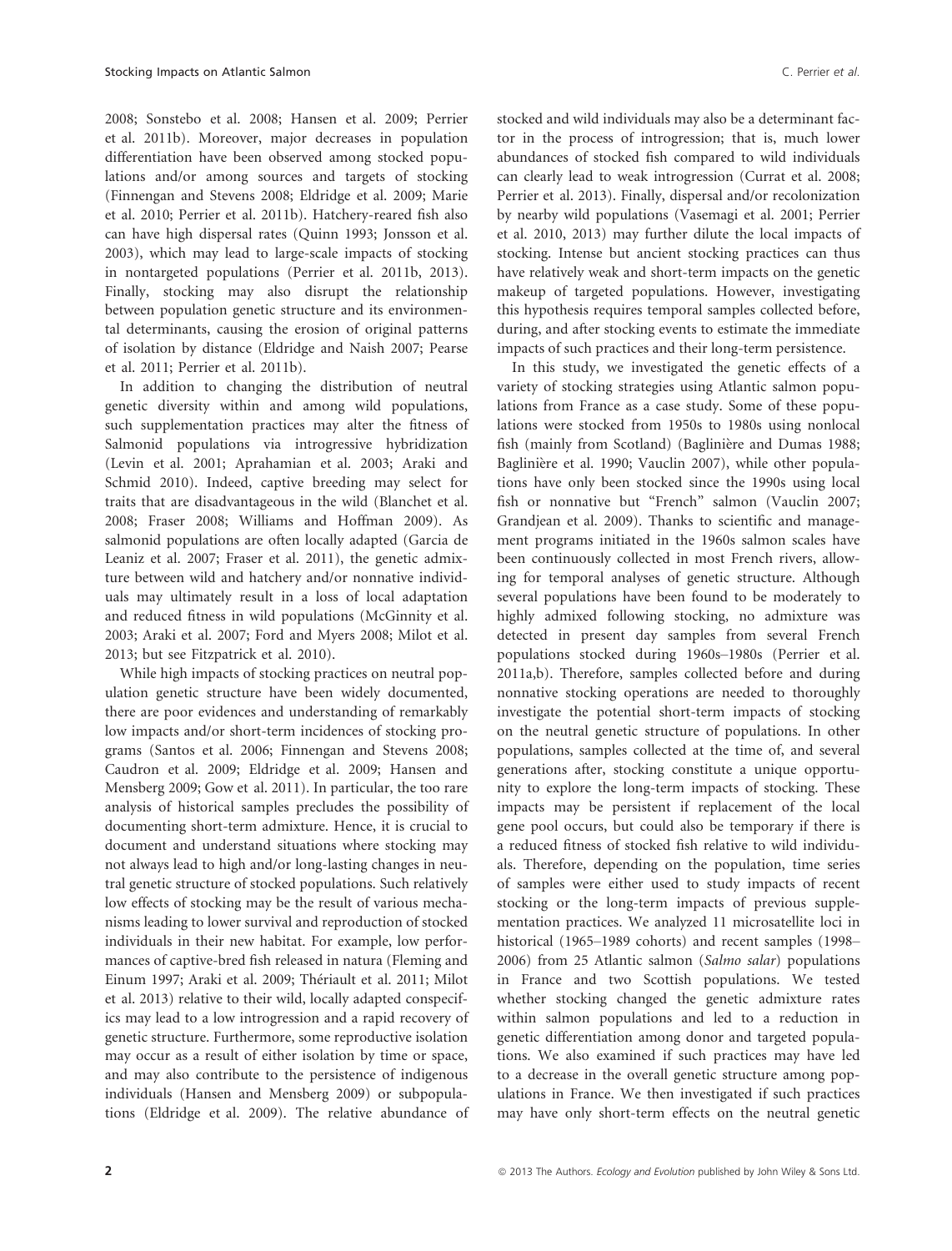diversity of wild populations by comparing the level of genetic diversity in some populations at the time of stocking and several generations after the end of these operations. We hypothesized that stocking may have mixed effects on genetic diversity including (i) a global homogenization of genetic diversity among populations, (ii) variable admixture rates of stocked populations and a decrease in differentiation between donors and targets of stocking, and (iii) only short-term changes in genetic variation.

### Materials and Methods

#### Study populations and sampling

We studied 25 Atlantic salmon populations from France and two from Scotland (Fig. 1, Table 1). We collected samples from cohorts from 1965 to 1989 and cohorts from 1998 to 2006. Data from recent cohorts (1998– 2006) have been previously used by Perrier et al. (2011b). As we could not genotype individuals from the main Scottish source populations (Dee, Tay, and Thurso rivers), we used samples from the proximal Spey and Shin rivers, which have been analyzed by Nikolic et al. (2009a, b). These Scottish populations appear to be genetically similar and belong to the same genetic cluster of northern Scotland and Ireland, which is well differentiated from French populations (Griffiths et al. 2010; J. Gilbey pers. comm.). Adult fish from French populations were collected by angling or trapping and scales were stored by INRA (French National Institute for Agronomic Research) and ONEMA (French National Agency for Water and Aquatic Environments) in 95% ethanol or in paper envelopes. The age (number of years in river  $+$  number of years at sea) of each individual was determined from scale growth patterns (Lund and Hansel 1991; Stokesbury and Lacroix 1997).

Supplementation operations occurred in many different rivers at different times. Before 1990, French stocking programs mainly used nonlocal fish originating from Scotland (Spey, Conon, Dee, Tay, and Thurso rivers), but some rivers were stocked with fish from different French rivers (Bagliniere and Dumas 1988; Bagliniere et al. 1990; Table 1). Since 1990, the use of fish from other countries has been prohibited and stocking with individuals that are native to the stocked river has become the rule. However, some rivers have been stocked with other French populations (Perrier et al. 2011b).

#### Molecular analyses

Genomic DNA was extracted from S. salar scales by heating samples in a solution of proteinase K, TE (Tris/EDTA) buffer and chelex, at 55°C 2 h and then at 100°C for 10 min (Estoup et al. 1996). The M13 method (Schuelke 2000) was used to label DNA



Figure 1. Map showing locations of the study populations (see also Table 1).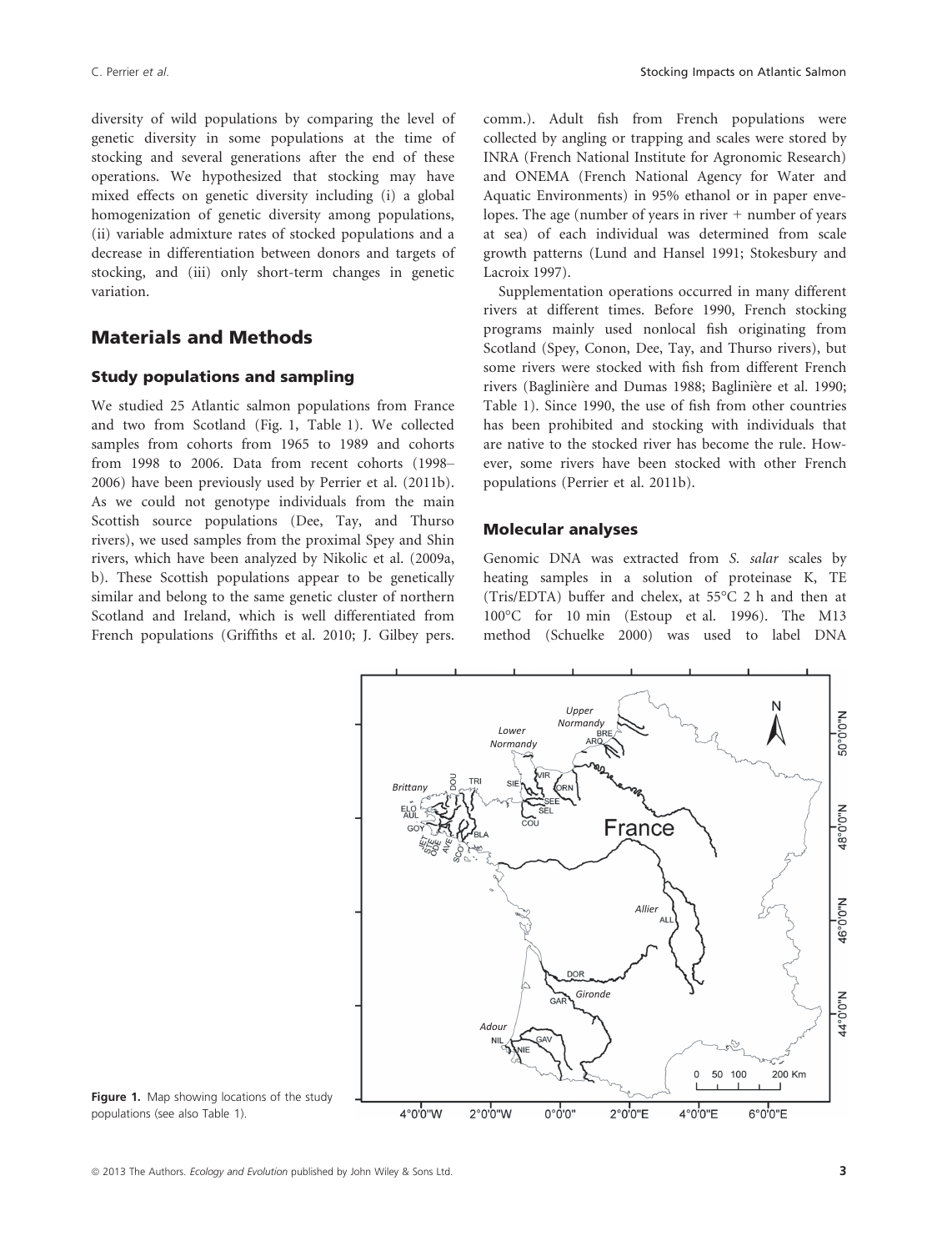Table 1. Description of populations' characteristics and sampling for 25 sampled French rivers and two Scottish ones.

|                   |               | Historical cohorts |           |                          |                                                                 | Recent cohorts |           |                |                                  |
|-------------------|---------------|--------------------|-----------|--------------------------|-----------------------------------------------------------------|----------------|-----------|----------------|----------------------------------|
| Region            | River         | Abbreviation       | Cohorts   | Sample<br>size           | Stocking from<br>1950 to 1988                                   | Abbreviation   | Cohorts   | Sample<br>size | Stocking<br>from<br>1989 to 2006 |
| Scotland          | Spey          | H-SPE              | 1985      | 48                       | $\overline{a}$                                                  | R-SPE          | 2003      | 40             | $\overline{\phantom{a}}$         |
|                   | Shin          | H-SHI              | 1989      | 48                       | $\overline{\phantom{0}}$                                        | R-SHI          | 2003      | 41             |                                  |
| Upper<br>Normandy | <b>Bresle</b> | H-BRE              | 1968      | 19                       | Scotland,<br>Scandinavia                                        | R-BRE          | 1998-2004 | 29             |                                  |
|                   | Arques        |                    |           |                          | Scotland,<br>Scandinavia                                        | R-ARQ          | 2003      | 31             |                                  |
| Lower<br>Normandy | Orne          |                    |           |                          | Scotland,<br>Sélune                                             | R-ORN          | 2001      | 31             | Gave d'Oloron                    |
|                   | Vire          |                    |           | $\overline{\phantom{0}}$ | Scotland                                                        | R-VIR          | 1998-2004 | 19             |                                  |
|                   | Sienne        | H-SIE              | 1985-1987 | 35                       |                                                                 | R-SIE          | 2002-2003 | 36             | Aulne                            |
|                   | Sée           | H-SEE              | 1977-1978 | 61                       |                                                                 | R-SEE          | 2002-2003 | 66             | Aulne                            |
|                   | Sélune        | H-SEL              | 1977-1978 | 39                       |                                                                 | R-SEL          | 2002-2003 | 80             | Aulne and<br>Gave d'Oloron       |
|                   | Couesnon      | H-COU              | 1978-1986 | 11                       | Sélune                                                          | R-COU          | 2002-2003 | 34             | Aulne and<br>Gave d'Oloron       |
| Brittany          | Trieux        | H-TRI              | 1968-1981 | 17                       | Scotland                                                        | R-TRI          | 2002      | 16             |                                  |
|                   | Douron        | H-DOU              | 1978-1984 | 29                       | Scotland                                                        | R-DOU          | 2002-2003 | 27             |                                  |
|                   | Elorn         | H-ELO              | 1969-1970 | 18                       | Scotland,<br>local                                              | R-ELO          | 2003      | 30             | Local                            |
|                   | Aulne         | <b>H-AUL</b>       | 1969-1984 | 30                       | Scotland,<br>local                                              | R-AUL          | 2003      | 31             | Local                            |
|                   | Goyen         | H-GOY              | 1972-1984 | 33                       | $\overline{\phantom{0}}$                                        | R-GOY          | 2003      | 24             |                                  |
|                   | Steir         | H-STE              | 1971-1972 | 21                       | Scotland                                                        | R-STE          | 2002      | 14             |                                  |
|                   | Jet           | H-JET              | 1971-1973 | 11                       | Scotland                                                        | R-JET          | 2000-2004 | 17             |                                  |
|                   | Odet          | H-ODE              | 1972-1973 | 19                       | Scotland                                                        | R-ODE          | 2003      | 14             |                                  |
|                   | Aven          | H-AVE              | 1973-1978 | 40                       | Local                                                           | R-AVE          | 2003      | 34             |                                  |
|                   | Scorff        | H-SCO              | 1977-1978 | 64                       | Scotland, local                                                 | R-SCO          | 2002-2003 | 64             |                                  |
|                   | Blavet        | H-BLA              | 1977-1978 | 65                       | Scotland, local                                                 | R-BLA          | 2002-2003 | 63             |                                  |
| Allier            | Allier        | H-ALL              | 1965-1967 | 49                       | Gave d'Oloron,<br>Scotland,<br>Canada,<br>Scandinavia,<br>local | R-ALL          | 2001-2002 | 31             | Local                            |
| Gironde           | Dordogne      |                    |           |                          | Scotland, Allier,<br>Gave d'Oloron,<br>local                    | R-DOR          | 2002      | 15             | Local                            |
|                   | Garonne       |                    |           |                          | Scotland, Allier,<br>Gave d'Oloron,<br>local                    | R-GAR<br>2002  |           | 30             | Local                            |
| Adour             | Gave d'Oloron | H-GAV              | 1984-1984 | 25                       | Scotland,<br>Scandinavia,<br>local                              | R-GAV          | 2003      | 29             | Local                            |
|                   | Nive          | H-NIE              | 1984-1984 | 26                       | Scotland, local                                                 | R-NIE          | 2001-2006 | 8              |                                  |
|                   | Nivelle       | H-NIL              | 1977-1987 | 26                       | Scotland, local                                                 | R-NIL          | 1998-2004 | 17             | $\overline{\phantom{a}}$         |

polymerase chain reaction (PCR) amplifications. We used 11 microsatellites: BHMS176; BHMS429; SSA85; SSO SL85; BHMS235; BHMS111; SSA197; SSA171; BHMS 377; SSSP2216; SSA224. Details on markers and PCR conditions are given in Nikolic et al. (2009b). Finally, some samples from French populations ( $n = 395$ , 28% of total) were

analyzed at the SSAD486 locus in order to document if brown trout or hybrids between S. salar and S. trutta were misidentified as salmon (Perrier et al. 2011a). Misidentified fish were discarded from subsequent analyses. Fragment analysis was achieved using GENEMAPPER 4.0 software (Applied Biosystems, Foster City, CA).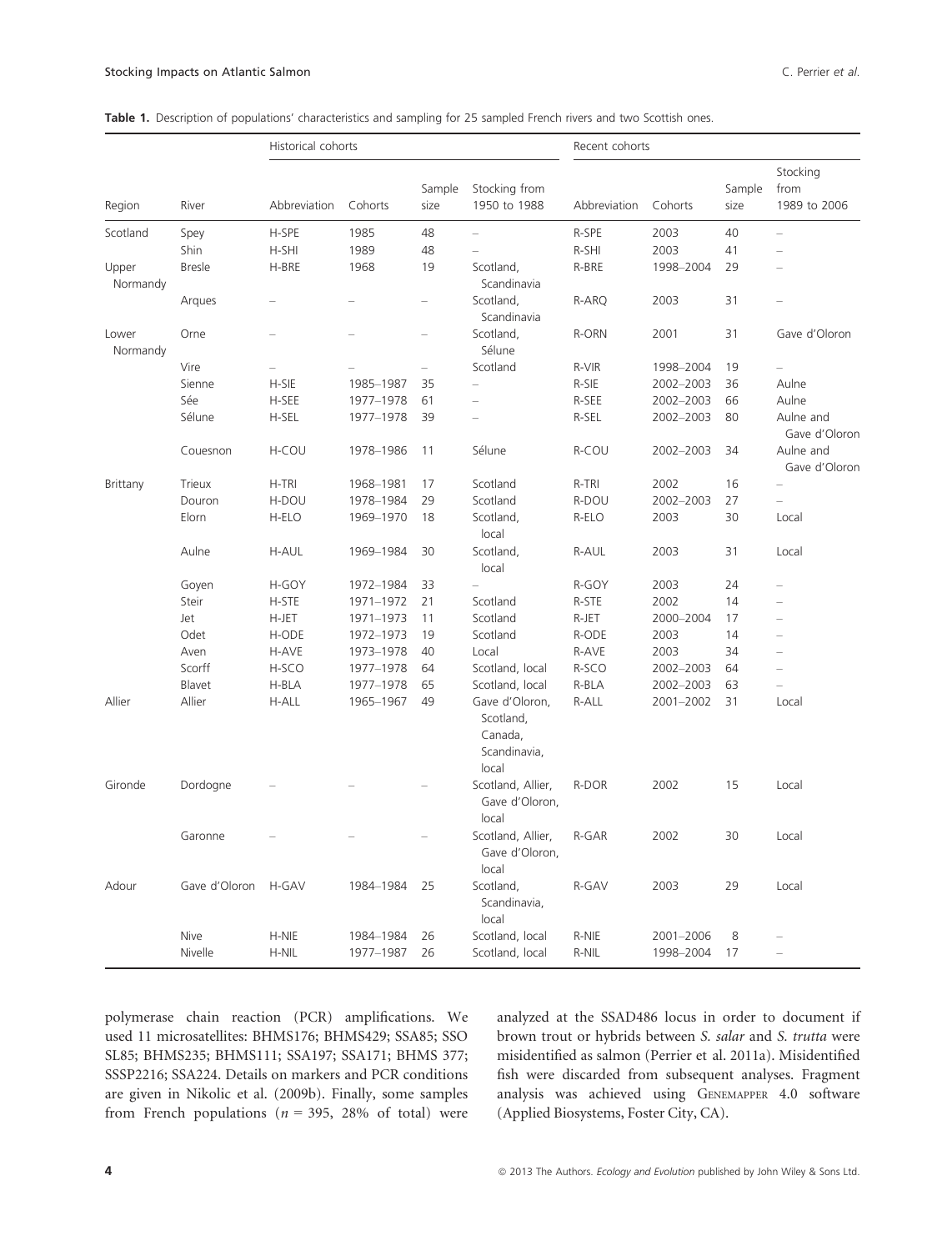#### Data analyses

We used MICRO-CHECKER 2.2.3 (van Oosterhout et al. 2004) to assess the frequency of null alleles and scoring errors due to stuttering or large allelic dropout. Allele number and allelic richness were obtained using FSTAT 2.9.3.2 (Goudet 1995). Tests for linkage and Hardy– Weinberg disequilibria were conducted with FSTAT 2.9.3.2. Expected heterozygosity, H<sub>e</sub>, (Nei 1978) and observed heterozygosity,  $H_0$ , were calculated with GENETIX 4.05.2 (Belkhir et al. 1996).

The VAREFF software, implemented as an R package (http://cran.r-project.org/web/packages/VarEff), was used to infer effective size of populations and their recent evolution. The function theta was used to obtain an overview of the current and ancestral average of  $\theta$  (4  $\times$  N<sub>e</sub>  $\times$   $\mu$ ) with  $N_e$  the effective size and  $\mu$  the mutation rate. The function VarEff was then used to characterize effective population sizes. We used a stepwise mutation model for microsatellites with  $\mu = 6 \times 10^{-4}$  (Nikolic et al. 2009a). Results were based on Markov Chain Monte Carlo (MCMC) chains including  $10<sup>4</sup>$  dememorization steps, a total length of  $10^6$  and the extraction of  $10^4$  uncorrelated states (Chevalet and Nikolic 2010).

We used the Bayesian individual clustering approach implemented in STRUCTURE to determine the hierarchical genetic structure of the study populations and the admixture rates of stocked populations (Pritchard et al. 2000). We ran six different analyses all assuming an admixture model (i.e., allowing the genetic composition of individuals to be a mixture from different populations). For each analysis, we tested from 1 to  $n + 1$  genetic clusters  $(k)$ with n equal to the number of putative populations, and performed 15 replicates for each k. Each run started with a burn-in period of 50,000 steps followed by 300,000 MCMC replicates. For each individual, the 90% credible intervals of admixture values were estimated. We selected the  $k$  with the highest likelihood (Pritchard et al. 2000) and according to the  $\Delta k$  method (Evanno et al. 2005). The first analysis was performed using all samples in order to determine the hierarchical genetic structure among populations and to gain a coarse estimate of admixture. We then performed five restricted analyses each including a subset of populations (groups of targeted and donor populations) to decrease statistical noise and the uncertainty associated with the increase in the number of clusters and to refine admixture estimates.

Pairwise population  $F_{ST}$ 's were computed in FSTAT 2.9.3.2 and Global  $F_{ST}$  estimates were calculated with GENETIX 4.05.2. A neighbor-joining dendrogram based on pairwise Nei (Da) genetic distances (Nei et al. 1983) was built using MEGA4 (Tamura et al. 2007). Analyses of molecular variance (AMOVA) were performed using ARLEQUIN (Excoffier et al. 2005). The hierarchical grouping of populations used for AMOVAs was defined according to the neighbor-joining dendrogram and Bayesian clustering analyses with STRUCTURE (Pritchard et al. 2000). Temporal pairwise  $F_{ST}$ 's were computed for each river with GENETIX 4.05.2 (Belkhir et al. 1996).

### Results

#### Genetic diversity and effective population size

Multilocus genotype information was obtained for 1434 individuals from France and 177 individuals from Scotland (Table 1). Amplification success was generally high, ranging from 91.6% to 99.9% depending on the sample, and from 89% to 99.9% depending on the locus. It was of 95.1% for historical samples and of 98.1% for recent samples with an overall rate of 96.5% amplification success. Among samples analyzed at the SSAD486 locus, five (1.2%) individuals were identified as brown trout and one (0.2%) individual as a hybrid between S. salar and S. trutta that may have been misidentified as salmon. These six misidentified individuals were discarded and subsequent analyses were conducted on 1428 individuals. A total of 27 of the 495  $F_{IS}$  values were significantly different from zero. MICRO-CHECKER did not detect any evidence of large allelic dropout or stuttering. However, it suggested the presence of 15 null alleles among the 495 tests performed. Only two of these indications of null alleles were associated with an  $F_{IS}$  significantly different from zero.

Average expected heterozygosity was 0.80 among samples from French populations and ranged from 0.74 to 0.85 (Table S1). Average allelic richness was 10 and ranged from 6 to 14 (Table 2 and Fig. 2). Within the Bresle population, average allelic richness over all loci were 10 and 9 at the time of, and after stocking, respectively. Within Lower Normandy populations, average allelic richness was 10.2 (8–12) and 12.3 (11–14) before and at the time of stocking, respectively. Within populations from Brittany, average allelic richness was 9.3 and 10.5 at the time of, and after stocking, respectively. Within the Allier population allelic richness was 8 and 9 at the time of, and after stocking, respectively. Within Adour populations, allelic richness was on average 9.0 and 8.7 contemporary to and after stocking, respectively. Finally, within the stocked populations of Orne, Vire, Dordogne, and Garonne, allelic richness ranged from 9 to 13 after stocking.

We observed for almost all populations a higher ancestral  $\theta$  than recent  $\theta$  (Table S2), suggesting long-term size reductions in these populations. The recent effective sizes  $(N_e)$  were variable among samples (from 48 to 596 for historical samples and from 48 to 1289 for recent ones; Table 2 and Fig. 2). Between the two temporal samples from each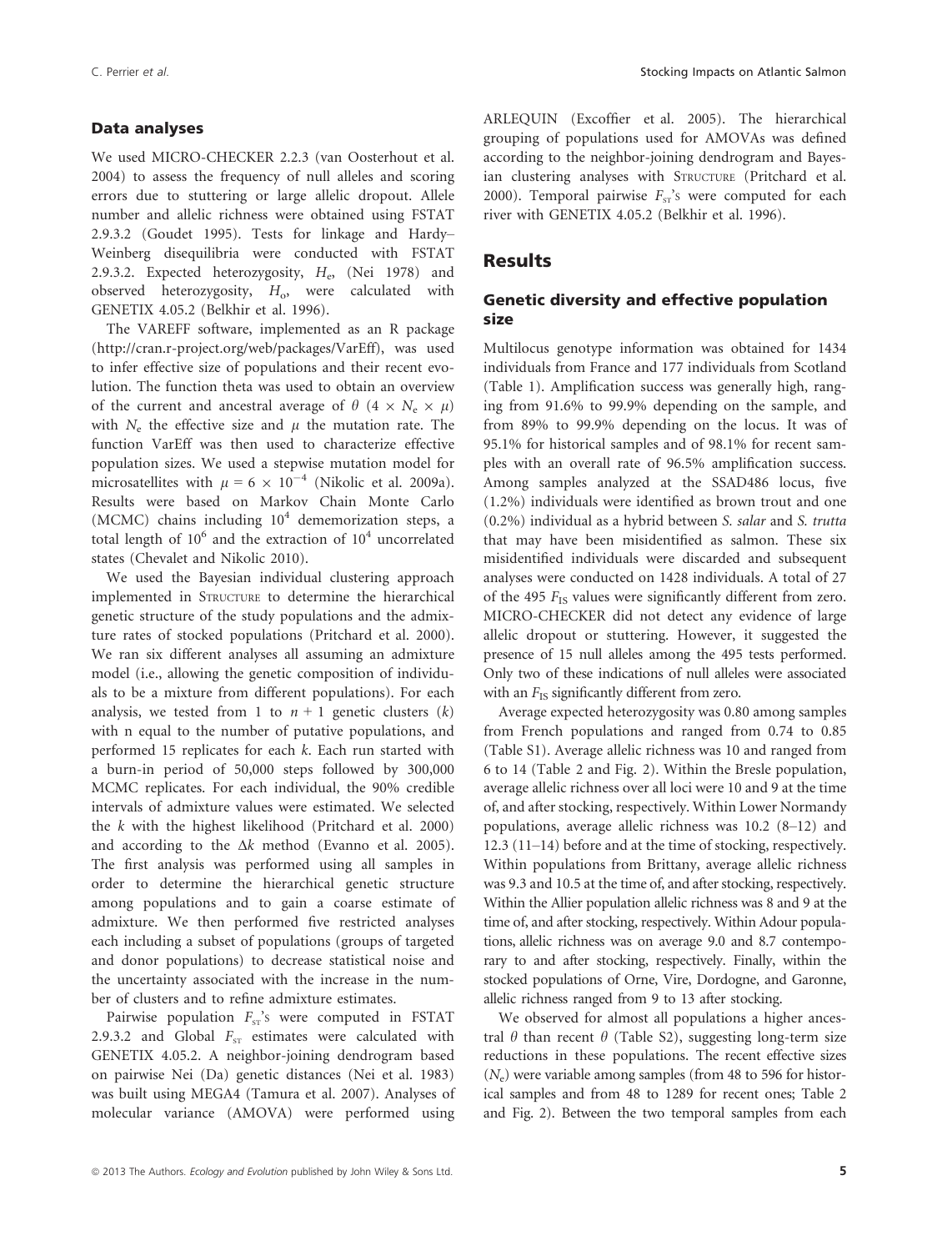| High<br>High<br>High<br>High<br>High<br>$\mathsf{L}\mathsf{OW}$<br>$\sqrt{2}$<br>Low<br>extinction<br>during last<br>50 years<br>Healthy<br>Healthy<br>Healthy<br>status<br>Small<br>Small<br>Small<br>Small<br>Small<br>Small<br>Small<br>Small<br>Small<br>Near<br>Population<br>g<br>mod<br>GOY<br>ARQ<br>ORN<br>ELO<br>AUL<br>BRE<br>SEE<br>$\frac{1}{2}$<br>SEL<br>$\overline{\mathbb{E}}$ | Nonnative<br>stocking<br>intensity<br>Medium<br>Medium<br>Medium<br>Medium | nonnative<br>Scotland<br>Scotland<br>Scotland<br>Scotland<br>donor<br>stock<br>AUL<br>AUL<br>AUL<br>AUL | Before         | Allelic richness            |                    | $\aleph_{\mathrm{e}}$ |                     | Within                        |                           | $F_{\rm sr}$ with main donor stock <sup>1</sup> |                   | Percentage of admixture with<br>other clusters |                             |                   | Persistence                         |
|-------------------------------------------------------------------------------------------------------------------------------------------------------------------------------------------------------------------------------------------------------------------------------------------------------------------------------------------------------------------------------------------------|----------------------------------------------------------------------------|---------------------------------------------------------------------------------------------------------|----------------|-----------------------------|--------------------|-----------------------|---------------------|-------------------------------|---------------------------|-------------------------------------------------|-------------------|------------------------------------------------|-----------------------------|-------------------|-------------------------------------|
|                                                                                                                                                                                                                                                                                                                                                                                                 |                                                                            |                                                                                                         | stocking       | Contemporary<br>to stocking | stocking<br>After  | $\frac{1}{2}$         | Recent              | temporal<br>river<br>$F_{51}$ | stocking<br><b>Before</b> | Contemporary<br>to stocking                     | stocking<br>After | stocking<br>Before                             | Contemporary<br>to stocking | stocking<br>After | of putative<br>individuals<br>local |
|                                                                                                                                                                                                                                                                                                                                                                                                 |                                                                            |                                                                                                         |                | $\supseteq$                 | G                  | 208                   | 2                   | 0.04                          |                           | 0.04                                            | 0.10              |                                                | 8                           | $\sim$            | Yes                                 |
|                                                                                                                                                                                                                                                                                                                                                                                                 |                                                                            |                                                                                                         |                |                             | $\infty$           |                       | 48                  |                               |                           |                                                 | 0.08              |                                                |                             | 4                 | Yes                                 |
|                                                                                                                                                                                                                                                                                                                                                                                                 |                                                                            |                                                                                                         |                |                             | $\tilde{=}$        |                       | 351                 |                               |                           |                                                 | 0.03              |                                                |                             | 62                | Yes                                 |
|                                                                                                                                                                                                                                                                                                                                                                                                 |                                                                            |                                                                                                         |                |                             | $\overline{0}$     |                       | 174                 |                               |                           |                                                 | 0.03              |                                                |                             | SO                | Yes                                 |
|                                                                                                                                                                                                                                                                                                                                                                                                 |                                                                            |                                                                                                         | $\overline{0}$ | $\overline{C}$              |                    | 2                     | 140                 | 0.015                         | 0.06                      | 0.03                                            |                   | $\overline{a}$                                 | 32                          |                   | Yes                                 |
|                                                                                                                                                                                                                                                                                                                                                                                                 |                                                                            |                                                                                                         | $\approx$      | $\overline{12}$             |                    | $\infty$              | 189                 | 0.007                         | 0.06                      | 0.05                                            |                   | $\circ$                                        | $\overline{4}$              |                   | Yes                                 |
|                                                                                                                                                                                                                                                                                                                                                                                                 |                                                                            |                                                                                                         | $\overline{1}$ | $\overline{4}$              |                    | 98                    | 665                 | 0.005                         | 0.06                      | 0.03                                            |                   | $\equiv$                                       | $\overline{5}$              |                   | yes                                 |
|                                                                                                                                                                                                                                                                                                                                                                                                 |                                                                            |                                                                                                         | $\infty$       | $\overline{a}$              |                    | 73                    | 342                 | 0.023                         | 0.05                      | 0.02                                            |                   | $\frac{8}{2}$                                  | 89                          |                   | Yes                                 |
|                                                                                                                                                                                                                                                                                                                                                                                                 |                                                                            |                                                                                                         |                |                             |                    |                       |                     |                               |                           |                                                 |                   |                                                |                             |                   |                                     |
|                                                                                                                                                                                                                                                                                                                                                                                                 |                                                                            | Scotland                                                                                                |                | Ō                           | ≘                  | 271                   | 279                 | 0.034                         |                           | 0.04                                            | 0.05              |                                                | 25                          | Ń                 | Yes                                 |
|                                                                                                                                                                                                                                                                                                                                                                                                 |                                                                            | Scotland                                                                                                |                | $\subseteq$                 | $\equiv$           | 596                   | 166                 | 0.008                         |                           | 0.06                                            | 0.04              |                                                | $\bar{\mathbf{C}}$          |                   | Yes                                 |
|                                                                                                                                                                                                                                                                                                                                                                                                 |                                                                            | Scotland                                                                                                |                | $\infty$                    | $\approx$          | 393                   | 289                 | 0.013                         | $\overline{\phantom{a}}$  | 0.05                                            | 0.06              |                                                | $\overline{\phantom{0}}$    |                   | Yes                                 |
|                                                                                                                                                                                                                                                                                                                                                                                                 |                                                                            | Scotland                                                                                                |                | O                           | $\equiv$           | 249                   | 402                 | 0.029                         | $\overline{1}$            | 0.07                                            | 0.04              |                                                | $\frac{8}{1}$               | $\overline{4}$    | Yes                                 |
|                                                                                                                                                                                                                                                                                                                                                                                                 |                                                                            |                                                                                                         |                |                             | $\supseteq$        | 225                   | 506                 | 0.001                         | $\overline{\phantom{a}}$  | 0.05                                            | 0.05              |                                                | $\overline{0}$              |                   | Yes                                 |
| Healthy<br>STE                                                                                                                                                                                                                                                                                                                                                                                  | $\mathsf{Low}$                                                             | Scotland                                                                                                |                | $\infty$                    | $\omega$           | 218                   | 336                 | 0.018                         |                           | 0.09                                            | 0.04              |                                                | $\sim$                      | $\infty$          | Yes                                 |
| Low<br>Healthy<br>冒                                                                                                                                                                                                                                                                                                                                                                             |                                                                            | Scotland                                                                                                |                | $\circ$                     | o,                 | 328                   | 685                 | 0.009                         | $\mathbf{I}$              | 0.06                                            | 0.05              |                                                | 4                           | $\circ$           | Yes                                 |
| Low<br>Healthy<br>ODE                                                                                                                                                                                                                                                                                                                                                                           |                                                                            | Scotland                                                                                                |                | $\infty$                    | $\infty$           | 114                   | 612                 | 0.014                         | $\mathbb{I}$              | 0.07                                            | 0.09              |                                                | S                           | 4                 | Yes                                 |
| Healthy<br>AVE                                                                                                                                                                                                                                                                                                                                                                                  |                                                                            |                                                                                                         |                | $\subseteq$                 | $\supseteq$        | 165                   | 86                  | 0.011                         | т                         | 0.06                                            | 0.06              |                                                | m                           | $\sim$            | Yes                                 |
| Low<br>Healthy<br>SCO                                                                                                                                                                                                                                                                                                                                                                           |                                                                            | Scotland                                                                                                |                | $\tilde{c}$                 | $\bar{\mathbf{r}}$ | 188                   | 207                 | 0.007                         | $\mathbf{I}$              | 0.06                                            | 0.06              |                                                | $\sim$                      | $\sim$ $\,$ m     | Yes                                 |
| Low<br>Healthy<br>ВLA                                                                                                                                                                                                                                                                                                                                                                           |                                                                            | Scotland                                                                                                |                | $\equiv$                    | $\bar{\omega}$     | 585                   | 75                  | 0.002                         | $\mathbf{I}$              | 0.07                                            | 0.06              |                                                | LN.                         |                   | yes                                 |
| High<br>Small<br>ALL                                                                                                                                                                                                                                                                                                                                                                            |                                                                            | Scotland                                                                                                |                | $\infty$                    | ന                  | 409                   | 228                 | 0.016                         | $\mathbf{I}$              | 0.10                                            | 0.07              |                                                | $\sim$                      | $\circ$           | Yes                                 |
| High<br>Near<br>DOR                                                                                                                                                                                                                                                                                                                                                                             |                                                                            | <b>GAV</b>                                                                                              |                |                             | $\sigma$           |                       | 261                 |                               | $\overline{\phantom{a}}$  |                                                 | $\overline{0}$    | $\overline{\phantom{a}}$                       |                             | 100               | $\frac{1}{2}$                       |
| extinction                                                                                                                                                                                                                                                                                                                                                                                      |                                                                            |                                                                                                         |                |                             |                    |                       |                     |                               |                           |                                                 |                   |                                                |                             |                   |                                     |
| High<br>Near<br>GAR                                                                                                                                                                                                                                                                                                                                                                             |                                                                            | ALL                                                                                                     |                |                             | $\subseteq$        |                       | $\overline{\infty}$ |                               |                           |                                                 | 0.04              |                                                | $\overline{1}$              | 100               | $\frac{1}{2}$                       |
| extinction                                                                                                                                                                                                                                                                                                                                                                                      |                                                                            |                                                                                                         |                |                             |                    |                       |                     |                               |                           |                                                 |                   |                                                |                             |                   |                                     |
| Healthy<br><b>GAV</b>                                                                                                                                                                                                                                                                                                                                                                           | Medium                                                                     | Scotland                                                                                                |                | G                           | $\simeq$           | 173                   | 85                  | 0.016                         | $\mathbf{I}$              | 0.04                                            | 0.04              |                                                | G                           |                   | Yes                                 |
| Low<br>Small<br>$\equiv$                                                                                                                                                                                                                                                                                                                                                                        |                                                                            | Scotland                                                                                                |                |                             | $\circ$ $\infty$   | 126                   | 243                 | 0.001                         | $\overline{1}$            | 0.08                                            | 0.03              |                                                | $\sim$                      | 57                | Yes                                 |
| Small<br>$\equiv$                                                                                                                                                                                                                                                                                                                                                                               | Medium                                                                     | Scotland                                                                                                | $\mathbb{I}$   | $\overline{\phantom{0}}$    |                    | 224                   | $98$                | 0.009                         | $\mathbb{I}$              | 0.06                                            | 0.02              | J.                                             | $\overline{0}$              |                   | Yes                                 |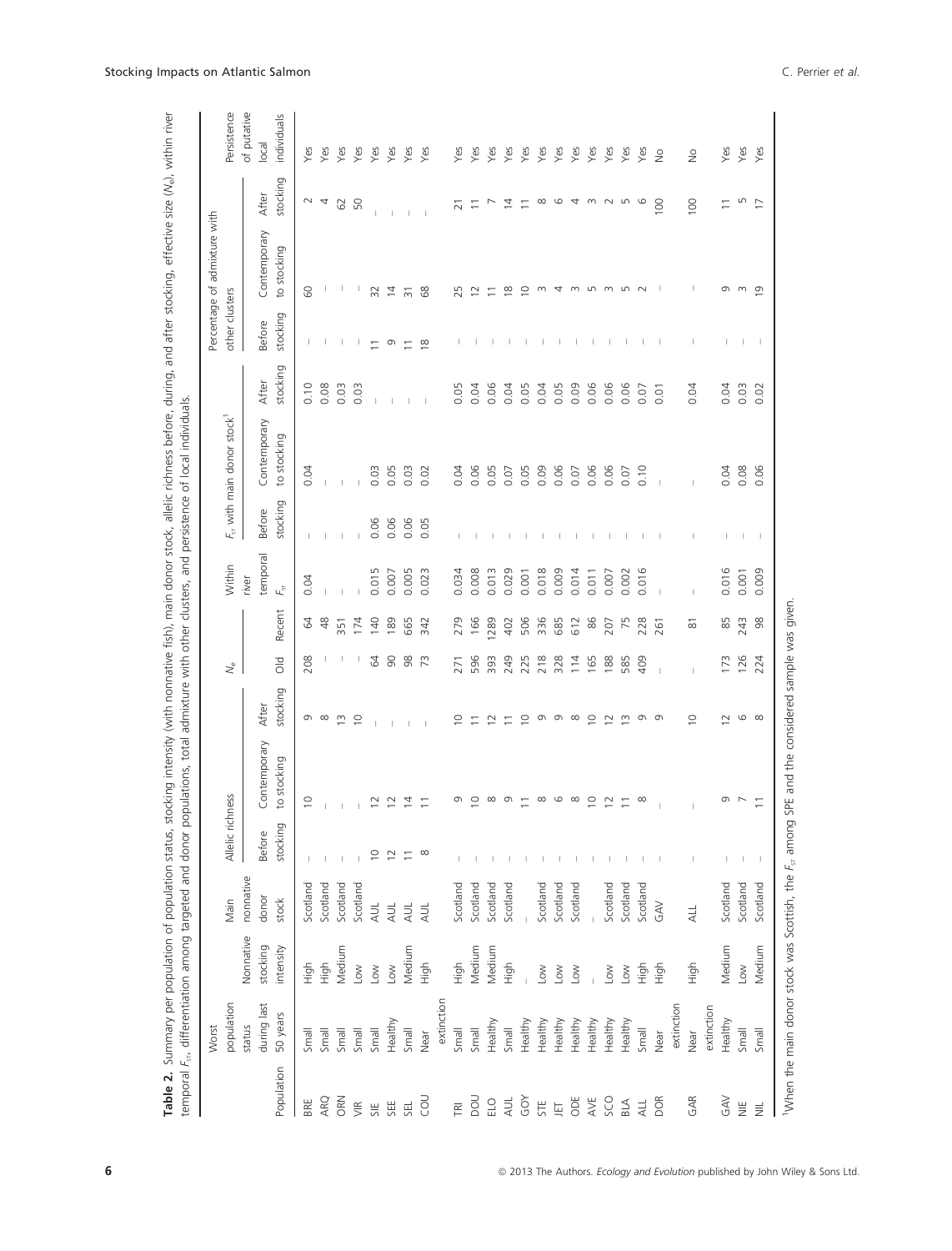

Figure 2. Allelic richness (AR), effective size  $(N_e)$ , within river  $F_{ST}$ ,  $F_{ST}$  between the considered river and the main donor stock, and population admixture proportion with nonlocal clusters in Atlantic salmon samples from French populations. Left and right bars correspond, respectively, to the historical and recent samples for each populations except for within river  $F_{ST}$  (one single bar) and for Arques (ARQ), Orne (ORN), Vire (VIR), Dordogne (DOR), Garonne (GAR) (only recent samples).

population, N<sup>e</sup> decreased in Allier, Bresle, Douron, Aven, and Nive populations and increased in other populations.

#### Admixture of populations

The Bayesian clustering analysis delineated seven genetic groups corresponding to six distinct geographic regions: Scotland, Upper Normandy, Lower Normandy, Brittany, Allier, and Adour (Fig. 3 and Table S3). Individuals from Brittany were grouped into two clusters, suggesting a genetic differentiation between populations located in Northern and Southern coasts of Brittany or a clustering artifact due to the large number of individuals from this geographic region. Admixture rates of stocked populations with each stocking source were then estimated separately for each group of sources of stocking and stocked populations. These admixture rates were highly variable, ranging from 0.01 to 0.61 (Tables 2, S3, and S4). Admixture with the Bresle population at the time of stocking, but only 0.02 in the most recent sample. Admixture rates with the Brittany cluster in the samples from Sienne, Sée, Sélune, and Couesnon, ranged from 0.04 to 0.07 among the historical samples and increased in recently collected samples to 0.18, 0.10, 0.21, and 0.59, respectively. Among populations located in Brittany, admixture with the Scottish cluster ranged from 0.02 to 0.25 and was the highest in samples from Trieux and Aulne rivers. Despite intense stocking, the levels of admixture in historical and contemporary samples from the Allier River with the Scottish and Adour clusters were low (from 0.01 to 0.03). Within samples from the Dordogne and Garonne rivers, admixture rates with the Scottish, Allier and Adour clusters ranged from 0.09 to 0.61 and the analysis did not reveal any additional cluster that may represent the native cluster of both populations. The admixture rates of the Scottish cluster into samples from

the Scottish cluster was 0.60 in the historical sample from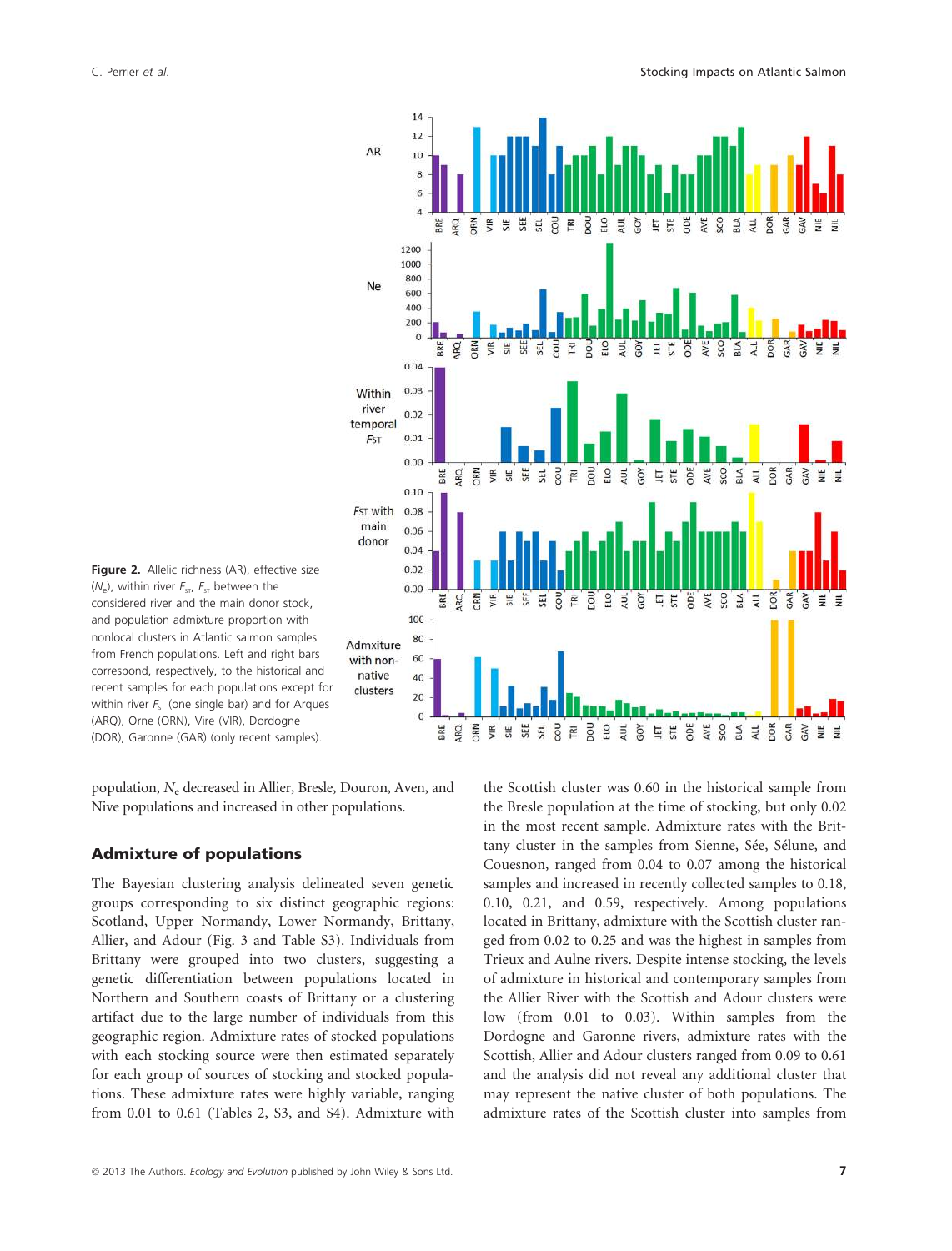| Α |                              | в |              | C   |              | D |              | Ε |              | F                                                                     |                              |
|---|------------------------------|---|--------------|-----|--------------|---|--------------|---|--------------|-----------------------------------------------------------------------|------------------------------|
|   | H-SPE                        |   | <b>H-SPE</b> |     | H-SPE        |   | <b>H-SPE</b> |   | <b>H-SPE</b> |                                                                       | <b>H-SPE</b>                 |
|   | H-SHI                        |   |              |     |              |   |              |   |              |                                                                       | H-SHI                        |
|   | H-BRE<br>H-SIE               |   |              |     | H-SHI        |   | H-SHI        |   | H-SHI        |                                                                       | H-BRE<br>$H-SIE$             |
|   | H-SEE                        |   | H-SHI        |     |              |   |              |   |              |                                                                       | <b>H-SEE</b>                 |
|   |                              |   |              |     | H-SIE        |   | H-TRI        |   |              |                                                                       |                              |
|   | H-SEL<br>H-COU               |   | H-BRE        |     |              |   | H-DOU        |   | <b>H-ALL</b> |                                                                       | <b>H-SEL</b><br>H-COU        |
|   | H-TRI<br>H-DOU               |   |              |     |              |   | H-ELO        |   |              |                                                                       | H-TRI<br>H-DOU               |
|   | H-ELO                        |   |              |     | H-SEE        |   | <b>H-AUL</b> |   | H-GAV        |                                                                       | H-ELO                        |
|   | <b>H-AUL</b><br>H-GOY        |   | <b>R-SPE</b> |     |              |   |              |   | H-NIE        |                                                                       | <b>H-AUL</b>                 |
|   | H-JET<br>H-STE               |   |              |     | H-SEL        |   | H-GOY        |   |              |                                                                       | H-GOY<br><b>H-JET</b>        |
|   | H-ODE                        |   | R-SHI        |     | H-COU        |   | <b>H-JET</b> |   | H-NIL        |                                                                       | <b>H-STE</b><br>H-ODE        |
|   | <b>H-AVE</b>                 |   |              |     | H-ELO        |   | H-STE        |   |              |                                                                       | <b>H-AVE</b>                 |
|   | H-SCO                        |   | <b>R-BRE</b> |     |              |   | H-ODE        |   | <b>R-SPE</b> |                                                                       | H-SCO                        |
|   |                              |   |              |     | <b>H-AUL</b> |   | <b>H-AVE</b> |   |              |                                                                       |                              |
|   | H-BLA                        |   | <b>R-ARQ</b> |     | <b>H-GAV</b> |   |              |   | R-SHI        |                                                                       | H-BLA                        |
|   | H-ALL                        |   |              |     | H-NIE        |   |              |   |              |                                                                       | <b>H-ALL</b>                 |
|   | H-GAV                        |   |              |     |              |   | H-SCO        |   | R-ALL        |                                                                       | H-GAV                        |
|   | H-NIE                        |   |              |     | H-NIL        |   |              |   | <b>R-DOR</b> |                                                                       | H-NIE                        |
|   | H-NIL                        |   |              |     |              |   |              |   |              |                                                                       | H-NIL                        |
|   | <b>R-SPE</b><br><b>R-SHI</b> |   |              |     | <b>R-SPE</b> |   | H-BLA        |   | <b>R-GAR</b> |                                                                       | <b>R-SPE</b>                 |
|   | <b>R-BRE</b>                 |   |              |     | <b>R-SHI</b> |   |              |   | <b>R-GAV</b> |                                                                       | R-SHI                        |
|   | R-ARQ                        |   |              |     |              |   |              |   | R-NIE        |                                                                       | <b>R-BRE</b><br>R-ARQ        |
|   | R-ORN                        |   |              |     | <b>R-ORN</b> |   | <b>R-SPE</b> |   | <b>R-NIL</b> | $1 - 17$                                                              | <b>R-ORN</b>                 |
|   | R-VIR                        |   |              |     |              |   |              |   |              |                                                                       | R-VIR                        |
|   | <b>R-SIE</b>                 |   |              |     | R-VIR        |   | R-SHI        |   |              | when a group                                                          | R-SIE                        |
|   | <b>R-SEE</b>                 |   |              |     | <b>R-SIE</b> |   | R-TRI        |   |              |                                                                       | <b>R-SEE</b>                 |
|   |                              |   |              |     |              |   | R-DOU        |   |              |                                                                       |                              |
|   | <b>R-SEL</b>                 |   |              |     |              |   | R-ELO        |   |              | $\begin{array}{c} \bullet & \bullet \\ \bullet & \bullet \end{array}$ | <b>R-SEL</b>                 |
|   | R-COU                        |   |              |     | <b>R-SEE</b> |   |              |   |              |                                                                       | R-COU                        |
|   | R-TRI<br>R-DOU               |   |              |     |              |   | <b>R-AUL</b> |   |              |                                                                       | <b>R-TRI</b><br>R-DOU        |
|   | R-ELO                        |   |              |     |              |   | R-GOY        |   |              |                                                                       | R-ELO                        |
|   | <b>R-AUL</b>                 |   |              |     | <b>R-SEL</b> |   | R-JET        |   |              |                                                                       | <b>R-AUL</b>                 |
|   | R-GOY<br><b>K-TEL</b>        |   |              |     |              |   | <b>R-STE</b> |   |              | a d                                                                   | <b>R-GOY</b><br><b>R-JET</b> |
|   | <b>R-STE</b><br>R-ODE        |   |              |     |              |   | <b>R-ODE</b> |   |              | $\cdot$ /                                                             | <b>R-STE<br/>R-ODE</b>       |
|   | R-AVE                        |   |              |     | R-COU        |   | <b>R-AVE</b> |   |              |                                                                       | <b>R-AVE</b>                 |
|   | R-SCO                        |   |              |     |              |   |              |   |              |                                                                       | R-SCO                        |
|   |                              |   |              |     | R-ELO        |   |              |   |              |                                                                       |                              |
|   | R-BLA                        |   |              | جشا | <b>R-AUL</b> |   | R-SCO        |   |              |                                                                       | R-BLA                        |
|   | R-ALL                        |   |              |     |              |   |              |   |              |                                                                       | R-ALL                        |
|   | <b>R-DOR</b><br><b>R-GAR</b> |   |              |     | <b>R-GAV</b> |   | R-BLA        |   |              |                                                                       | <b>R-DOR</b><br><b>R-GAR</b> |
|   | R-GAV                        |   |              |     | R-NIE        |   |              |   |              |                                                                       | <b>R-GAV</b>                 |
|   | R-NIE<br>R-NIL               |   |              |     | R-NIL        |   |              |   |              |                                                                       | R-NIE<br>R-NIL               |
|   |                              |   |              |     |              |   |              |   |              | 0.5<br>1.0<br>0.0                                                     |                              |

Figure 3. Individual Bayesian clustering results with STRUCTURE for all populations from France for  $k = 7$  (A); admixture with donor stocks in Upper-Normandy for  $k = 3$  (B); Lower-Normandy for  $k = 4$  (C); Brittany for  $k = 2$  (D); Allier, Gironde, and Adour for  $k = 4$  (E); and admixture values of the local cluster with 90% confidence intervals obtained from B to E analyses (F).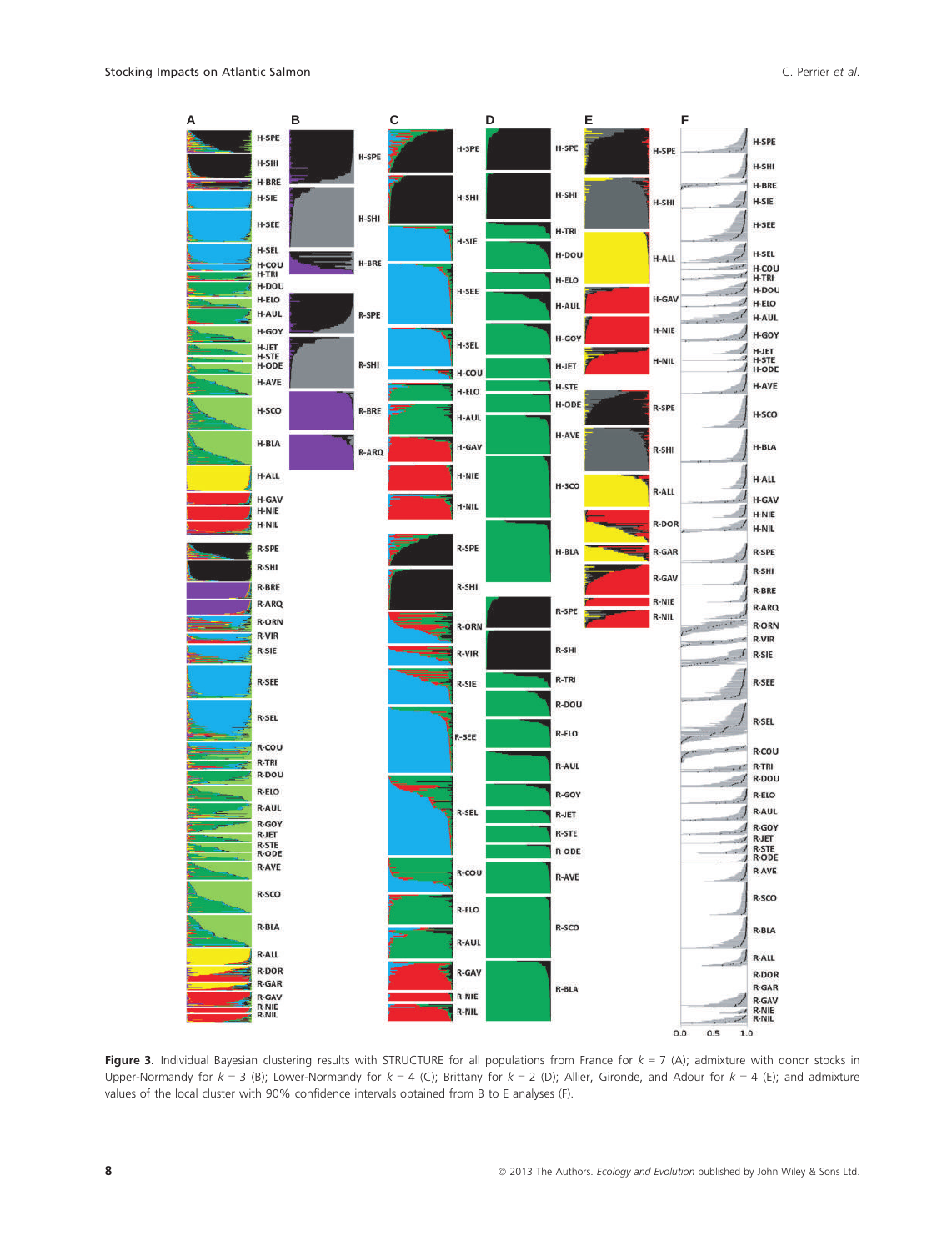the Gave D'Oloron, Nive, and Nivelle rivers ranged from 0.02 to 0.13. Finally, 90% credible intervals were relatively small, suggesting a relatively high accuracy of these Bayesian clustering analyses.

### Evolution of the distribution of genetic differentiation within and among populations

The neighbor-joining tree of Nei genetic distances illustrates the genetic structure among French populations (Fig. 4), clearly delineating six groups of French populations (Upper Normandy, Lower Normandy, Brittany, Allier, Gironde, and Adour) plus the Scottish sample, in a similar way as the STRUCTURE analysis. This tree also reveals small genetic distances between the two temporal samples of several populations (e.g., Shin, Spey, Sée, Blavet, Allier, and Nive populations). However, high temporal differentiations were detected in the Bresle, Couesnon, Trieux, and Aulne populations that have been heavily stocked with nonnative fish (Table 2 and Fig. 2). It is especially important to note that the pre-stocking samples from the Couesnon River cluster with other samples from lower Normandy while the post stocking samples cluster with samples from Brittany (Figs. 3 and 4). Similarly, recent samples from Dordogne and Garonne share an intermediate membership from Allier and Adour clusters (Figs. 3 and 4). Accordingly, for several recently stocked populations, the differentiation with donor populations was lower after stocking than before (e.g., Sienne, Selune, and Couesnon) (Tables 2, S5, and S6). Conversely, the differentiation between recent samples from Bresle and

Spey, which were collected several decades after the end of stocking  $(F_{ST} = 0.10, \text{ CI: } 0.09{\text -}0.11)$  was higher than between historical samples of these same rivers, which were collected contemporary to stocking ( $F_{ST} = 0.04$ , CI: 0.03–0.05). The differentiation observed between Bresle and Shine ( $F_{ST}$  = 0.048 and 0.127 for historical and recent samples, respectively) was slightly higher than between Bresle and Soey, but showed a similar increase over time.

The genetic differentiation among populations was usually lower in recently collected samples than historical samples in the 20 populations that were sampled temporally (Fig. 5). However, in some pairs, including the Bresle population, we noticed a higher differentiation from all other French populations in recent samples (Fig. 5). Among these 20 populations, we found an overall lower genetic differentiation among recent  $(F_{ST} = 0.038, \text{ CI: } 0.033{\text{-}}0.042)$  than historical samples  $(F_{ST} = 0.063, \text{ CI: } 0.054 - 0.071)$ . Analyses of molecular variance furthermore revealed a higher differentiation both among and within groups in historical samples ( $F_{CT}$  = 0.065, CI: 0.056–0.074 and  $F_{SC} = 0.019$ , CI: 0. 015–0.023, respectively) than in recent ones ( $F_{CT} = 0.045$ , CI: 0.039– 0.051 and  $F_{SC} = 0.007$ , CI: 0.006-0009, respectively). In the Brittany region,  $F_{ST}$  among the 13 populations was 0.006, CI: 0.004–0.008 and 0.020, CI: 0.015–0.026 for recent and historical samples, respectively.

### **Discussion**

This study constitutes one of the largest spatiotemporal assessments of the consequences of stocking practices on the genetic structure of wild populations. In the absence



Figure 4. Neighbor-joining tree based on Nei genetic distances among the 49 samples.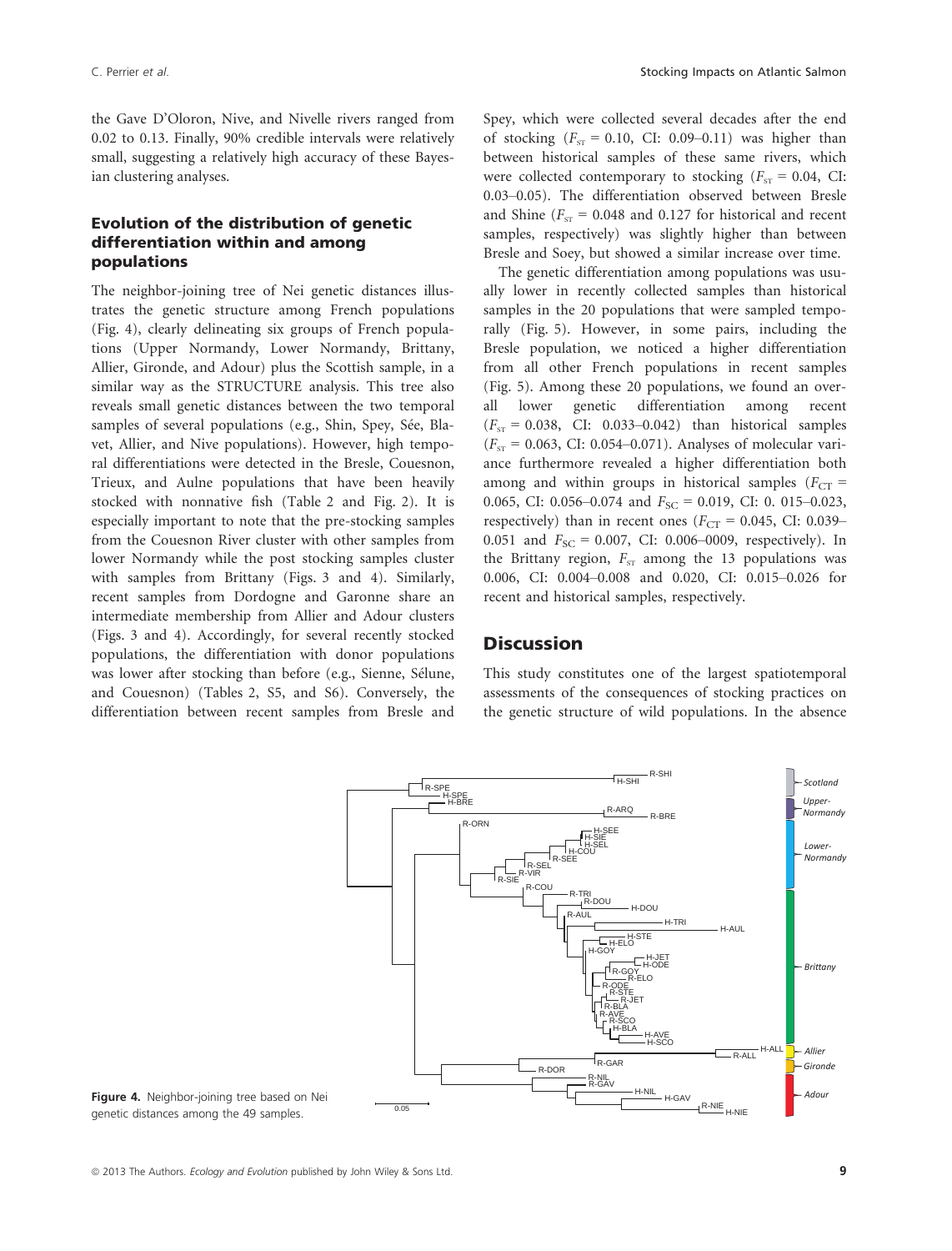of extensive stocking practices, relatively low gene flow and high stability of the genetic structure among populations or subpopulations of Atlantic salmon have been documented (Vaha et al. 2008; Palstra and Ruzzante 2010). Accordingly, individuals clustered into five geographically distinct groups for both recent and historical periods in the same way as reported in Perrier et al. (2011b) for recent samples. However, in line with Perrier et al. (2011b, 2013) this study confirms that stocking may also have a relatively high impact on the distribution of genetic diversity within and among populations. In particular, we found a lower genetic differentiation among recent samples than among historical samples, which may be linked to stocking, as suggested by previous studies in other species of Salmonids (Eldridge et al. 2009; Pearse et al. 2011; Glover et al. 2012). For example, such reduced differentiation was also observed among Atlantic salmon populations in Norway after gene flow from farmed escapees (Glover et al. 2012). Recent changes in climate may have also affected gene flow among populations, and hence genetic structure, through an increase in dispersal of individuals among populations (Valiente et al. 2010). Also in line with Perrier et al. (2011b, 2013); this study shows variable admixture rates and an increase in genetic diversity in wild populations. Marie et al. (2010) and Lamaze et al. (2012b) studied introgression in



**Figure 5.** Recent versus historical pairwise genetic differentiation ( $F_{ST}$ ) among 20 Atlantic salmon populations temporally sampled. The  $y = x$ line indicates the threshold at which  $F_{ST}$  is similar between historical and recent samples. Purple squares indicate pairs including the Bresle population, green triangles indicate pairs including only Brittany populations, and black circles indicate other pairs of populations. Averages for these three groups are given using same but filled symbols.

Brook trout populations and similarly found an increase in allelic richness with the increase in nonnative stocking intensity in stocked populations. Similar increases in genetic diversity in admixed populations were also observed in other organisms (e.g., the Honey bee, Harpur et al. 2012). Overall, the modifications to genetic structure reported here are in concordance with a number of studies showing that stocking using nonlocal fish can result in variable degrees of modifications in the distribution of genetic diversity within and among populations (Campos et al. 2008; Finnengan and Stevens 2008; Hansen et al. 2009; Marie et al. 2010; Perrier et al. 2011b, 2013).

Although we found high admixture rates in several samples, our results also revealed surprisingly low admixture rates in both historical and recent samples from several heavily stocked rivers including the Allier River and most of the rivers from Brittany. This is in contrast to our predictions as we expected high admixture of both historical and recent samples from the Allier River as a consequence of high stocking intensity of nonlocal fish (mostly from Scotland and Adour) from 1960s to 1990s. A reduced effective population size is expected to further enhance the effects of stocking (Currat et al. 2008; Finnengan and Stevens 2008; Hansen et al. 2009; Marie et al. 2010; Perrier et al. 2013). The size of Allier population has been greatly reduced over the last century, from up to 30,000 fish caught annually on the Loire–Allier system and sold in the 1890s (Bachelier 1963) to approximately 500 fish counted annually on the Allier River in the 2000s. This decrease in census size was congruent with our estimates of historical and contemporary  $\theta$  and of contemporary effective sizes ( $N_e$  = 409, CI: 123–1338 and 228, CI: 72–1216, in the 1960s and the 2000s, respectively). Despite high stocking pressures and a reduced effective population size, we did not detect any significant admixture in either Allier temporal samples. Maladaptation and low fitness of stocked fish have been widely demonstrated and could be one reason for the absence of admixture in this population (McGinnity et al. 1997; Verspoor and de Leaniz 1997; Fleming et al. 2000; Aprahamian et al. 2003; Finnengan and Stevens 2008; Araki et al. 2008). In addition, it has been proposed that the Allier population could represent a special case of local adaptation to a difficult and long migration (major spawning grounds located at 700–900 km from the sea, Perrier et al. 2011b), which may make it especially difficult for stocked fish to reach the spawning grounds and hybridize with native individuals.

Similarly, despite variable supplementation of Brittany populations with fish originating from Scotland from the 1960s to the 1980s, we only detected weak to moderate admixture with the Scottish cluster in most of these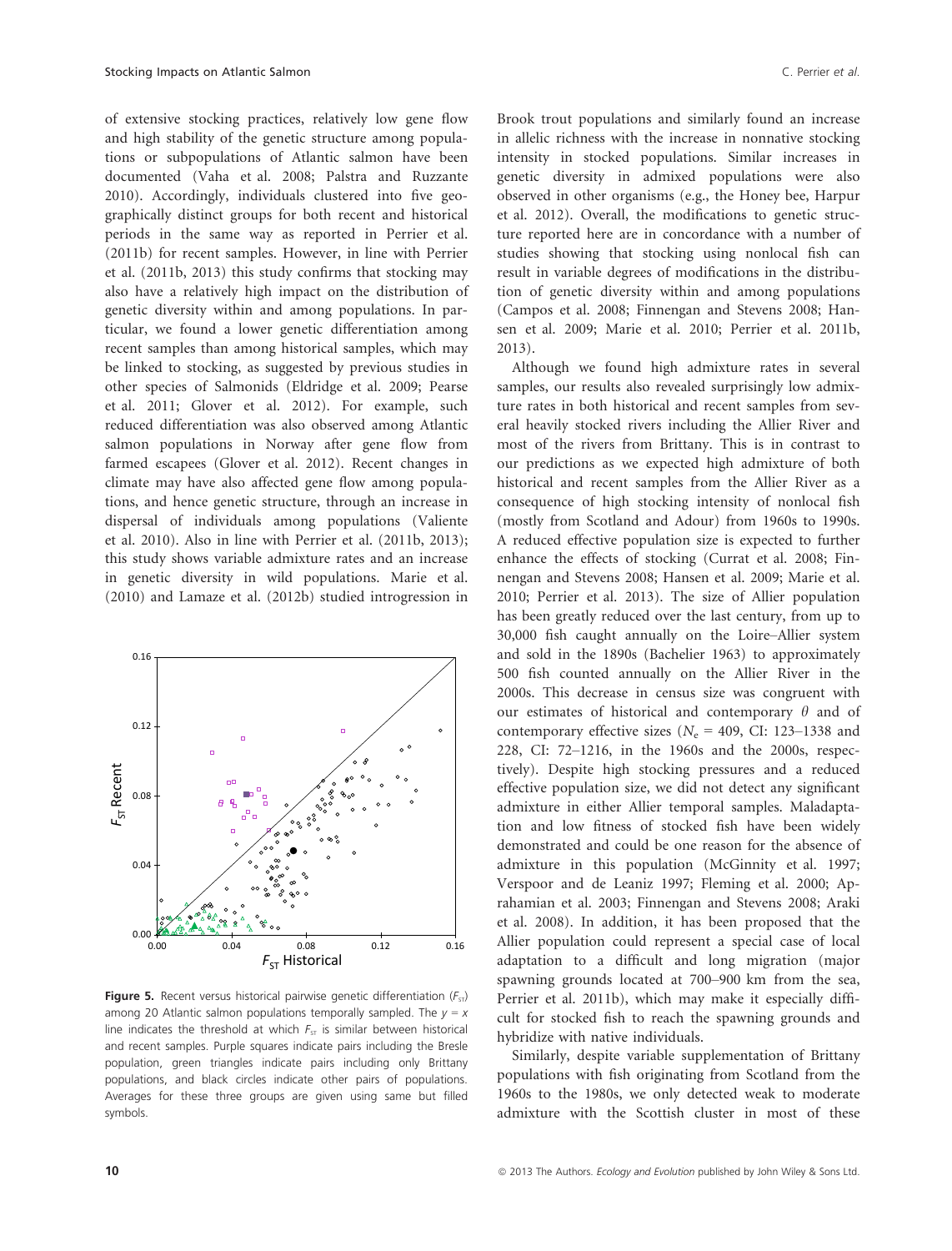populations. Nevertheless, we observed a higher genetic differentiation among populations from Brittany at the time of stocking compared to after its end. A lower genetic differentiation among these populations and Scottish samples was also observed after the end of stocking. While effective population sizes were relatively low  $(N_e \approx 300$  on average among old samples), within river  $F_{ST}$ s among temporal samples from unstocked rivers were low, thus arguing against the possibility of strong genetic drift. Glover et al. (2012) also established that genetic drift over three decades may only have induced low genetic changes in populations of Atlantic salmon from Norway. We thus propose that stocking using nonnative individuals may have artificially increased the differentiation among populations at first, but that this effect waned when such supplementation practices ended. Natural gene flow among populations may have contributed to the decrease in this inflated structure due to stocking, especially as current global warming may increase salmon straying (Horreo et al. 2011). The potential dispersal of native fish stocked in Aulne and Elorn could also have played a role in decreasing genetic structure given the higher predicted straying of stocked individuals (Quinn 1993; Jonsson et al. 2003). However, the low fitness of stocked fish may also explain the low admixture observed and its potential decrease after the changes of stocking practices.

More markedly, we found a much higher admixture in the historical Bresle sample (60%), collected during stocking, than in the most recent sample (2%), collected several generations after the end of supplementation. Furthermore, we found a higher differentiation between Bresle and Scottish samples (especially Spey) in recently collected samples than in samples collected during stocking. These results strongly suggest that despite high immediate effects of stocking, these practices may only have short-term genetic influences and that a resilience of a "natural" population (neutral) genetic makeup to stocking is possible. While some authors proposed that temporal reproductive isolation (Hendry and Day 2005) may lead to the persistence of native individuals within highly introgressed populations (Hansen and Mensberg 2009), we found some putative hybrids between local and stocked fish in this population. Moreover, the geographic distance among spawning sites is low within this small river and may preclude local isolation by distance among stocked and native fish. Alternatively, the low admixture of the recent sample with the Scottish cluster could be explained by gene flow from nearby populations (Vasemagi et al. 2001; Perrier et al. 2010, 2013). However, this hypothesis seems unlikely given the small size of proximate populations (e.g., Arques) that were also stocked in the same manner. Therefore, the most parsimonious explanation may be that nonlocal stocked fish had lower fitness than wild locally adapted individuals (Araki et al. 2008) and did not contribute much to the contemporary gene pool of the Upper Normandy populations. The decrease in admixture with nonlocal cluster in the contemporary samples from Bresle compared to historical samples, moreover, illustrate that the persistence of locally adapted fish may be an important factor for restoring declining populations.

Our results thus support the hypothesis that stocking can have only low or short-term genetic impacts and that resilience of former patterns of neutral genetic diversity may be possible. Nevertheless, scanning for potential shifts in adaptive genetic variation would be further necessary to investigate the effects of stocking on the evolutionary potential of wild populations (Bourret et al. 2011; Lamaze et al. 2012a,b). Indeed, using genomic cline analyses on a large set of single nucleotide polymorphisms in several stocked Brook trout populations, Lamaze et al. (2012b) detected domestic alleles with either restricted or enhanced introgression rates compared to neutral expectations. These results indicated that selection for several biological processes may have increased or decreased the introgression of domestic genomic regions into wild populations. Different introgression rates depending on loci have also been documented among wild local and translocated domesticated individuals in several other species, notably wolves (Anderson et al. 2009), mouse (Song et al. 2011), and maize (Quist and Chapela 2001). Therefore, the admixture rates described in this study for neutral markers may not be representative of introgression rates at functional genomic regions under different selective pressures between source and stocked populations.

Interspecific hybridization between Atlantic salmon and brown trout has often been documented (Garcia-Vazquez et al. 2003) and may also have occurred in this study system as we were able to detect one hybrid. In fact, stocked fish have been found to participate in hybridization and thus to interspecific introgression (Castillo et al. 2008). Consequently, stocking Atlantic salmon may not only have affected the genetic diversity of this species' populations but also the gene pool of sympatric brown trout populations. Similarly, stocking hatchery-reared brown trout may also have affected genetic diversity within sympatric Atlantic salmon populations. Furthermore, differential introgression has not only been documented among naturally sympatric species (e.g., European oak species, Guichoux et al. 2012) but also among native and introduced species (e.g., introduced and native tiger salamander, Fitzpatrick et al. 2010). Hence, it is probable that stocking one of these two species may change allelic frequencies at some loci conferring higher individual performances. However, several types of incompatibilities, including genetic ones, may exist between Atlantic salmon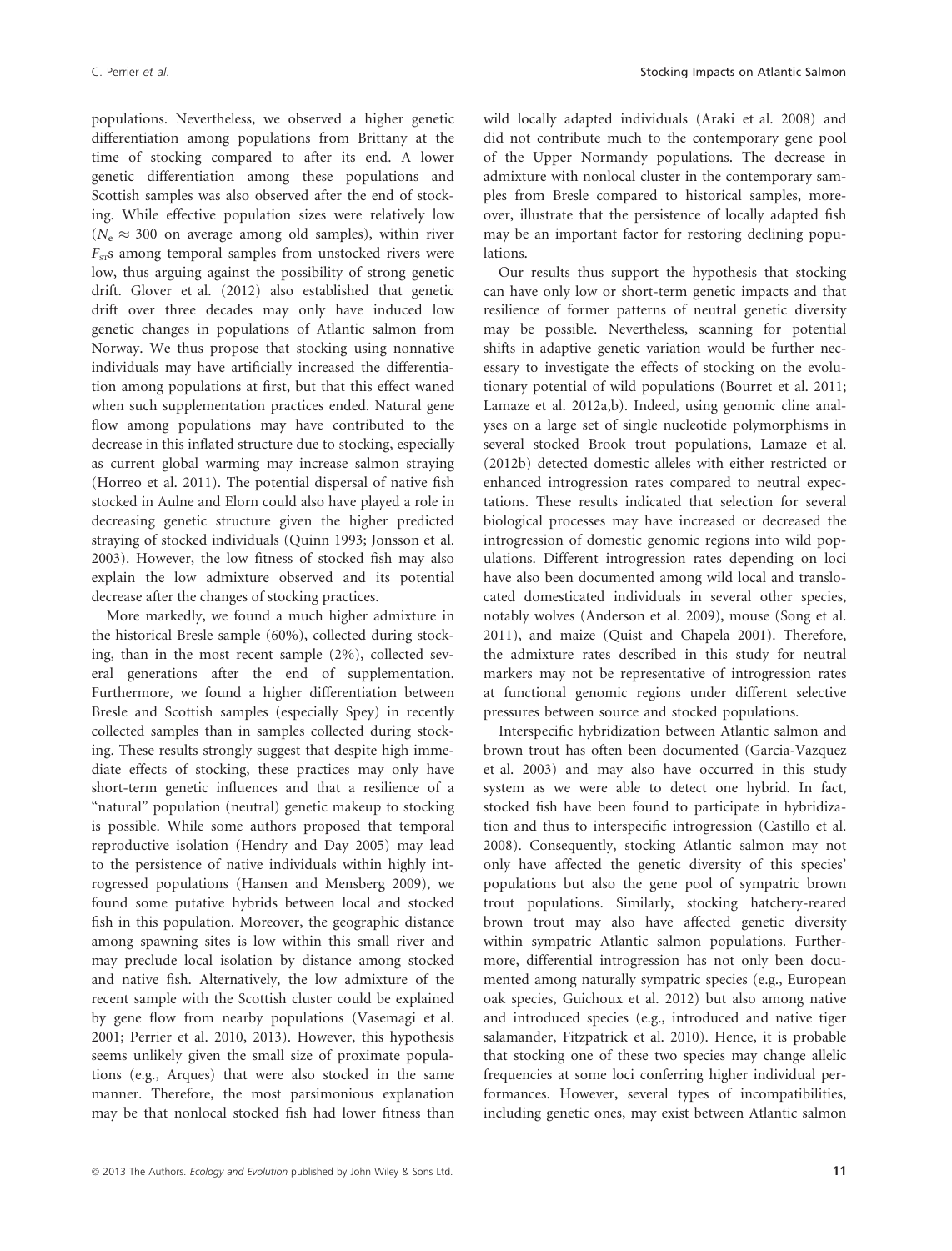and Brown trout (Garcia-Vazquez et al. 2004; Alvarez and Garcia-Vazquez 2011), either preventing a high frequency of hybridization events (Maheshwari and Barbash 2011) or generating differential gene flow through the genome. Overall, stocking strategies should take into account the possibility of introgressive hybridization between species.

This study mainly focused on the impacts of nonnative stocking, but the recent supportive-breeding strategy that used hatchery-reared fish from the native river may have also altered the genetic diversity of these populations (Fraser 2008; Araki and Schmid 2010). Indeed, hatcheryreared fish may have a lower genetic diversity than their wild conspecifics, mainly due to the low number of captive breeders relative to wild population sizes, and their release may thus lead to a decrease in the genetic diversity of the stocked population (Verspoor 1988; Wang and Ryman 2001; but see Gow et al. 2011). Such reduced genetic diversity has also been documented in various domesticated species including rabbits (Carneiro et al. 2011), Cattle (Gibbs et al. 2009) and rice (Zhu et al. 2007). However, we did not observe such a decline in genetic diversity in recent samples from Elorn, Allier, and Gave d'Oloron populations that have been recently stocked using native hatchery-reared fish. While we did find a relatively low genetic diversity in recent samples from the Allier population collected at the time of native stocking, the old samples also showed a similarly low diversity. Therefore, we predict that the low genetic diversity in this population is linked to i) its relatively low effective size due to a severe demographic decline and ii) a low immigration rate possibly explained by extensive local adaptation (Perrier et al. 2011b).

This study clearly demonstrates the usefulness of analyzing temporal samples in wild populations to improve their management. We found that stocking nonnative Atlantic salmon was associated with variable, but significant modifications to the distribution of neutral genetic diversity within and among populations at the time of stocking. Although this study did not document the effects of stocking on the functional genetic makeup of wild populations, there is an increasing amount of literature warning on loss of local adaptation and adaptive shifts linked with introgressive hybridization between wild and introduced individuals. It may thus be recommended favoring the use of native and wild individuals (nondomesticated over several generations) to limit detrimental introgressive hybridization. Moreover, neighboring Atlantic salmon populations and even sympatric brown trout populations might also be taken into account given possible intraspecific and interspecific gene flow. That being said, the management programs of already admixed wild populations can also benefit from ameliorations. In agreement with Hansen and Mensberg (2009), this study argues that genetic components of the indigenous population may persist even within highly admixed populations and should be carefully considered as these native individuals may represent the most appropriate basis to restore a locally adapted population. Therefore, if stocking is prolonged to enhance the populations, the remaining native individuals should be identified using genetic analyses and preferred as progenitors in stocking programs. In several contexts of populations enhanced with fish stocked at smolt stage that can be fin clipped, regulations can be undertaken to limit exploitation of wild-born local individuals, and encourage the exploitation of introduced fin-clipped ones. Such regulation is for example accomplished for several Salmonid species in some British Colombia waters (http://www.env.gov.bc.ca/fw/fish/regulations/docs/1113/fishing-synopsis\_2011-13.pdf). In the same way, catch and release of Atlantic salmon in healthy populations may also allow conciliating population conservation and game fishing without threatening the wild populations nor requiring compensative stocking (Jensen et al. 2010; Richard et al. 2013). Finally, when habitat quality and connectivity can be restored, the "natural" recolonization of rivers by Atlantic salmon from which it has been extirpated should be favored as a long-term management strategy (Perrier et al. 2010, Griffiths et al. 2011; Ikediashi et al. 2012).

# Acknowledgments

We thank F. Marchand (INRA), P. Provost, J. P. Porcher, A. Richard, F. Fournel, G. Euzenat, M. A. Arago, N. Poulet (ONEMA), P. Martin (CNSS), J. Y. Moelo and G. Germis (BGM), A. Bask, and F. Goulmy (Fédération Départementale de pêche de la Manche) who helped us to collect samples and to gather stocking data. We are grateful to J. Gilbey for providing some information on the genetic differentiation of Scottish populations. We also thank J. Butler (James Cook University, Townsville, Australia), S. Burns, B. Laughton, J. Woods, J. Reid, D. Ferguson, R. Whyte, and S. Grant (Spey Fishery Board Research Office, Scotland, U.K.), D. Knox (Fisheries Research Services, Perthshire, Scotland, U.K.) and I.A.G. McMyn (Kyle of Sutherland District Salmon Fishery Board, Scotland, U.K.) for providing support in the collection of samples of Scottish salmons. We thank F. Lamaze for profitable discussion about introgression within wild stocked populations. We thank A.C. Dalziel and S. Pavey for their help in grammatical corrections. Samples were genotyped at the Toulouse Genopole Platform. This study was supported by grants from INRA and Region Basse-Normandie to C. P. and by the European Atlantic Salmon Arc Project. Finally, the authors thank two anonymous reviewers and the associate editor for their very helpful recommendations to improve this manuscript.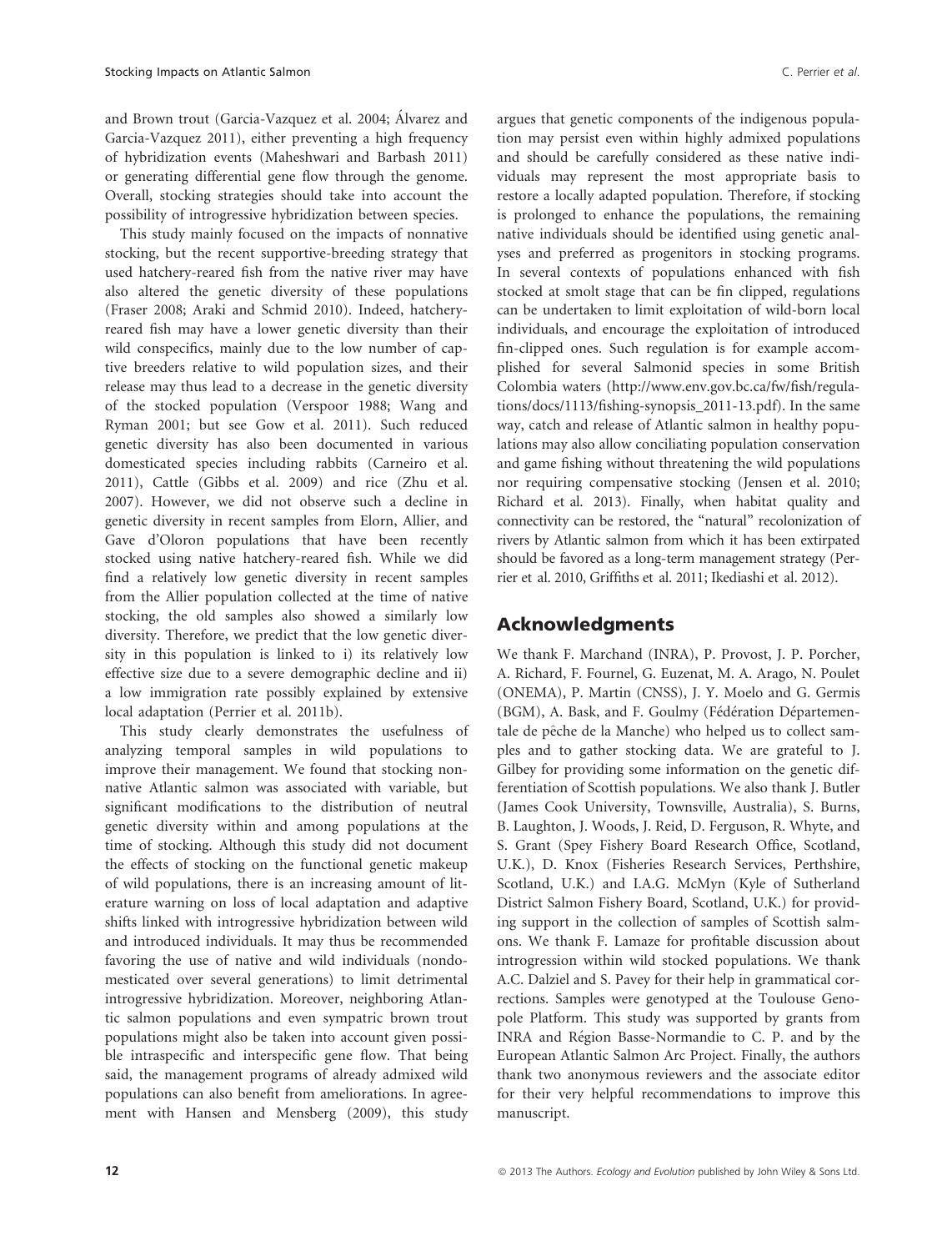# Conflict of Interest

None declared.

#### References

- Alvarez, D., and E. Garcia-Vazquez. 2011. Maintenance of asymmetric hybridization between Atlantic salmon (Salmo salar) and brown trout (Salmo trutta) via postzygotic barriers and paternal effects. Can. J. Fish. Aquat. Sci. 68:593–602.
- Anderson, T. M., B. M. Vonholdt, S. I. Candille, M. Musiani, C. Greco, D. R. Stahler, et al. 2009. Molecular and evolutionary history of melanism in North American gray wolves. Science 323:1339–1343.
- Aprahamian, M. W., K. M. Smith, P. McGinnity, S. McKelvey, and J. Taylor. 2003. Restocking of salmonids – opportunities and limitations. Fish. Res. 62:211–227.
- Araki, H., and C. Schmid. 2010. Is hatchery stocking a help or harm? Evidence, limitations and future directions in ecological and genetic surveys. Aquaculture 308:S2–S11.
- Araki, H., B. Cooper, and M. S. Blouin. 2007. Genetic effects of captive breeding cause a rapid, cumulative fitness decline in the wild. Science 318:100–103.
- Araki, H., B. A. Berejikian, M. J. Ford, and M. S. Blouin. 2008. Fitness of hatchery-reared salmonids in the wild. Evol. Appl. 1:342–355.
- Araki, H., B. Cooper, and M. S. Blouin. 2009. Carry-over effect of captive breeding reduces reproductive fitness of wild-born descendants in the wild. Biol. Lett. 5:621– 624.
- Bachelier, R. 1963. L'histoire du saumon en Loire. Knowl. Manag. Aquat. Ecosyst. 211:49–70.
- Bagliniere, J. L., and J. Dumas. 1988. Reintroductions, restaurations et soutiens des populations de Saumon atlantique (Salmo salar L.) en France. Bull. Sci. Techn. Dép. Hydrobiol. 24:32.
- Bagliniere, J. L., M. Thibault, and J. Dumas. 1990. Reintroductions et soutiens d'effectifs des populations animales en France: le cas du Saumon atlantique. Rev. Ecol. Terre. Vie. Suppl. 5:255–279.

Belkhir, K., P. Borsa, L. Chikhi, N. Raufaste, and F. Bonhomme. 1996. GENETIX, logiciel sous WindowsTM pour la génétique des populations. Laboratoire Génome, Populations, Interactions CNRS UMR 5000. Universite de Montpellier II, Montpellier, France.

- Blanchet, S., D. J. Páez, L. Bernatchez, and J. J. Dodson. 2008. An integrated comparison of captive-bred and wild Atlantic salmon (Salmo salar): implications for supportive breeding programs. Biol. Conserv. 141:1989–1999.
- Bourret, V., P. T. O'reilly, J. W. Carr, P. R. Berg, and L. Bernatchez. 2011. Temporal change in genetic integrity suggests loss of local adaptation in a wild Atlantic salmon

(Salmo salar) population following introgression by farmed escapees. Heredity 106:500–510.

- Campos, J. L., D. Posada, and P. Moran. 2008. Introgression and genetic structure in northern Spanish Atlantic salmon (Salmo salar L.) populations according to mtDNA data. Conserv. Genet. 9:157–169.
- Carneiro, M., S. Afonso, A. Geraldes, H. Garreau, G. Bolet, S. Boucher, et al. 2011. The genetic structure of domestic rabbits. Mol. Biol. Evol. 28:1801–1816.
- Castillo, A. G. F., F. Ayllon, P. Moran, J. I. Izquierdo, J. L. Martinez, E. Beall, et al. 2008. Interspecific hybridization and introgression are associated with stock transfers in salmonids. Aquaculture 278:31–36.
- Caudron, A., A. Champigneulle, C. R. Largiader, S. Launey, and R. Guyomard. 2009. Stocking of native Mediterranean brown trout (Salmo trutta) into French tributaries of Lake Geneva does not contribute to lake-migratory spawners. Ecol. Freshw. Fish 18:585–593.
- Chevalet, C., and N. Nikolic. 2010. The distribution of coalescence times and distances between microsatellite alleles with changing effective population size. Theor. Popul. Biol. 77:152–163.
- Currat, M., M. Ruedi, R. J. Petit, and L. Excoffier. 2008. The hidden side of invasions: massive introgression by local genes. Evolution 62:1908–1920.
- Eldridge, W. H., and K. A. Naish. 2007. Long-term effects of translocation and release numbers on fine-scale population structure among coho salmon (Oncorhynchus kisutch). Mol. Ecol. 16:2407–2421.
- Eldridge, W. H., J. M. Myers, and K. A. Naish. 2009. Longterm changes in the fine-scale population structure of coho salmon populations (Oncorhynchus kisutch) subject to extensive supportive breeding. Heredity 103:299–309.
- Estoup, A., C. R. Largiader, E. Perrot, and D. Chourrout. 1996. Rapid one-tube DNA extraction for reliable PCR detection of fish polymorphic markers and transgenes. Mol. Mar. Biol. Biotech. 5:295–298.
- Evanno, G., S. Regnaut, and J. Goudet. 2005. Detecting the number of clusters of individuals using the software structure: a simulation study. Mol. Ecol. 14:2611–2620.
- Excoffier, L., G. Laval, and S. Schneider. 2005. Arlequin (version 3.0): an integrated software package for population genetics data analysis. Evol. Bioinform. 1:47–50.
- Finnengan, A. K., and J. R. Stevens. 2008. Assessing the longterm genetic impact of historical stocking events on contemporary populations of Atlantic salmon, Salmo salar. Fish. Manage. Ecol. 15:315–326.
- Fitzpatrick, B. M., J. R. Johnson, D. K. Kump, J. J. Smith, S. R. Voss, and H. B. Shaffer. 2010. Rapid spread of invasive genes into a threatened native species. Proc. Natl. Acad. Sci. USA 107:3606–3610.
- Fleming, I. A., and S. Einum. 1997. Experimental tests of genetic divergence of farmed from wild Atlantic salmon due to domestication. ICES J. Mar. Sci. 54:1051–1063.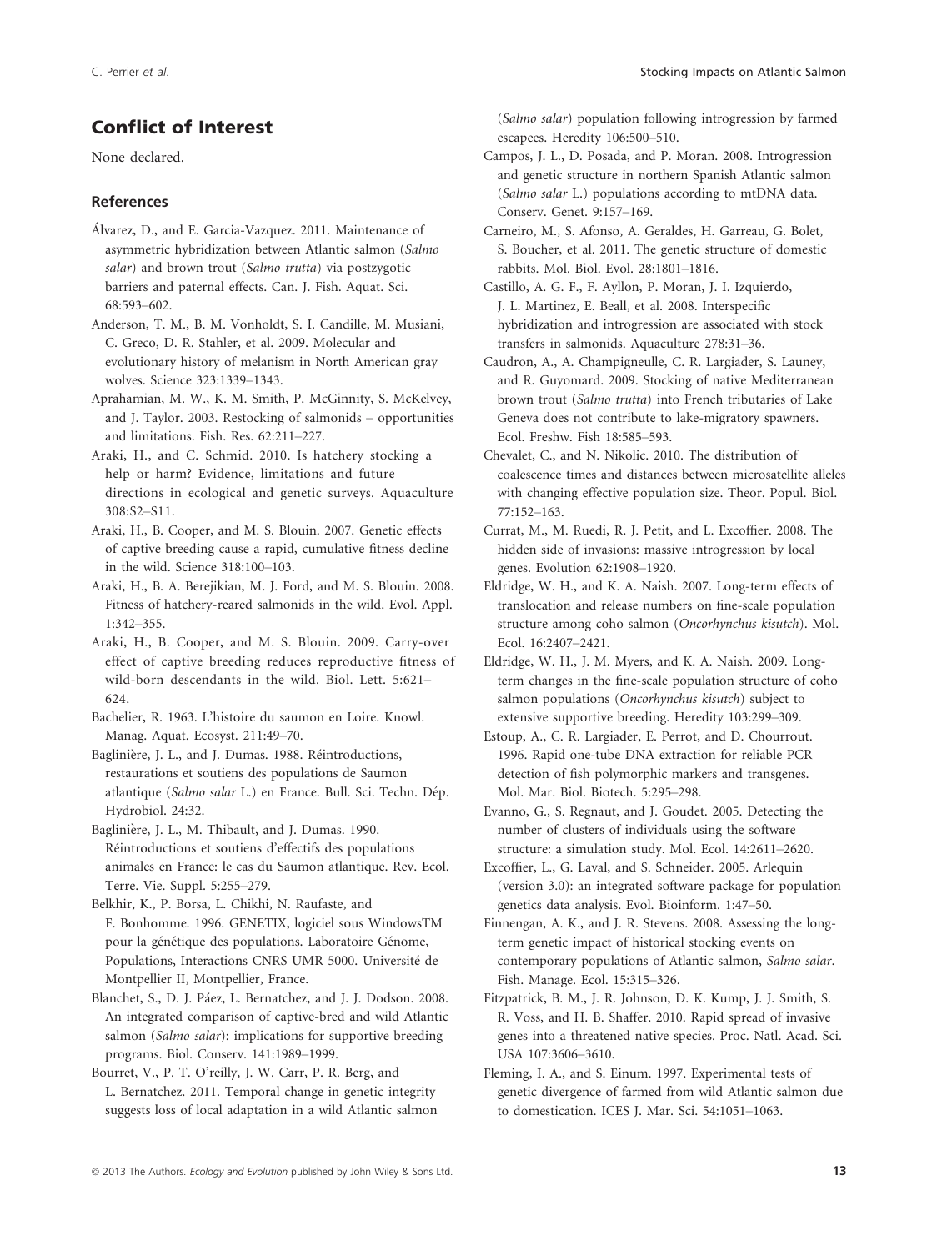Fleming, I. A., K. Hindar, I. B. Mjolnerod, B. Jonsson, T. Balstad, and A. Lamberg. 2000. Lifetime success and interactions of farm salmon invading a native population. Proc. R. Soc. Lond. B Biol. Sci. 267:1517–1523.

Ford, J. S., and R. A. Myers. 2008. A global assessment of salmon aquaculture impacts on wild salmonids. PLoS Biol. 6:411–417.

Fraser, D. J. 2008. How well can captive breeding programs conserve biodiversity? A review of salmonids. Evol. Appl. 1:535–586.

Fraser, D. J., L. K. Weir, L. Bernatchez, M. M. Hansen, and E. B. Taylor. 2011. Extent and scale of local adaptation in salmonid fishes: review and meta-analysis. Heredity 106:404–420.

Garcia de Leaniz, C., I. A. Fleming, S. Einum, E. Verspoor, W. C. Jordan, S. Consuegra, et al. 2007. A critical review of adaptive genetic variation in Atlantic salmon: implications for conservation. Biol. Rev. 82:173–211.

Garcia-Vazquez, E., F. Ayllon, J. L. Martinez, J. Perez, and E. Beall. 2003. Reproduction of interspecific hybrids of Atlantic salmon and brown trout in a stream environment. Freshw. Biol. 48:1100–1104.

Garcia-Vazquez, E., J. Perez, F. Ayllon, J. L. Martinez, S. Glise, and E. Beall. 2004. Asymmetry of post-F-1 interspecific reproductive barriers among brown trout (Salmo trutta) and Atlantic salmon (Salmo salar). Aquaculture 234:77–84.

Gibbs, R. A., J. F. Taylor, C. P. van Tassell, W. Barendse, K. A. Eversole, C. A. Gill, et al. . 2009. Genome-wide survey of SNP variation uncovers the genetic structure of cattle breeds. Science 324:528–532.

Glover, K. A., M. Quintela, V. Wennevik, F. Besnier, A. G. E. Sørvik, and Ø. Skaala. 2012. Three decades of farmed escapees in the wild: a spatio-temporal analysis of Atlantic salmon population genetic structure throughout Norway. PLoS ONE 7:e43129.

Goudet, J. 1995. FSTAT (Version 1.2): a computer program to calculate F-statistics. J. Hered. 86:485–486.

Gow, J. L., P. Tamkee, J. Heggenes, G. A. Wilson, and E. B. Taylor. 2011. Little impact of hatchery supplementation that uses native broodstock on the genetic structure and diversity of steelhead trout revealed by a large-scale spatio-temporal microsatellite survey. Evol. Appl. 4:763–782.

Grandjean, F., S. Verne, C. Cherbonnel, and A. Richard. 2009. Fine-scale genetic structure of Atlantic salmon (Salmo salar) using microsatellite markers: effects of restocking and natural recolonization. Freshw. Biol. 54:417–433.

Griffiths, A. M., G. Machado-Schiaffino, E. Dillane, J. Coughlan, J. L. Horreo, A. E. Bowkett, et al. 2010. Genetic stock identification of Atlantic salmon (Salmo salar) populations in the southern part of the European range. BMC Genet. 11:31.

Griffiths, A. M., J. S. Ellis, D. Clifton-Dey, G. Machado-Schiaffino, D. Bright, E. Garcia-Vazquez, et al. 2011. Restoration versus recolonisation: the origin of Atlantic salmon (Salmo salar L.) currently in the River Thames. Biol. Conserv. 144:2733–2738.

Guichoux, E., P. Garnier-Géré, L. Lagache, T. Lang, C. Boury, and R. J. Petit. 2012. Outlier loci highlight the direction of introgression in oaks. Mol. Ecol. 22:450–462.

Hansen, M. M., and K. L. D. Mensberg. 2009. Admixture analysis of stocked brown trout populations using mapped microsatellite DNA markers: indigenous trout persist in introgressed populations. Biol. Lett. 5:656–659.

Hansen, M. M., D. J. Fraser, K. Meier, and K. L. D. Mensberg. 2009. Sixty years of anthropogenic pressure: a spatiotemporal genetic analysis of brown trout populations subject to stocking and population declines. Mol. Ecol. 18:2549– 2562.

Harpur, B. A., S. Minaei, C. F. Kent, and A. Zayed. 2012. Management increases genetic diversity of honey bees via admixture. Mol. Ecol. 21:4414–4421.

Hendry, A. P., and T. Day. 2005. Population structure attributable to reproductive time: isolation by time and adaptation by time. Mol. Ecol. 14:901–916.

Horreo, J. L., G. Machado-Schiaffino, F. Ayllon, A. M. Griffiths, D. Bright, J. R. Stevens, et al. 2011. Impact of climate change and human-mediated introgression on southern European Atlantic salmon populations. Glob. Change Biol. 17:1778–1787.

Ikediashi, C., S. Billington, and J. R. Stevens. 2012. The origins of Atlantic salmon (Salmo salar L.) recolonizing the River Mersey in northwest England. Ecol. Evol. 2:2537–2548.

Jensen, J. L. A., E. Halttunen, E. B. Thorstad, T. F. Næsje, and A. H. Rikardsen. 2010. Does catch-and-release angling alter the migratory behaviour of Atlantic salmon? Fish. Res. 106:550–554.

Jonsson, B., N. Jonsson, and L. P. Hansen. 2003. Atlantic salmon straying from the River Imsa. J. Fish Biol. 62:641–657.

Kanno, Y., J. C. Vokoun, and B. H. Letcher. 2011. Fine-scale population structure and riverscape genetics of brook trout (Salvelinus fontinalis) distributed continuously along headwater channel networks. Mol. Ecol. 20:3711–3729.

Lamaze, F. C., D. Garant, and L. Bernatchez. 2012a. Stocking impacts the expression of candidate genes and physiological condition in introgressed brook charr (Salvelinus fontinalis) populations. Evol. Appl. 6:393–407.

Lamaze, F. C., C. Sauvage, A. Marie, D. Garant, and L. Bernatchez. 2012b. Dynamics of introgressive hybridization assessed by SNP population genomics of coding genes in stocked brook charr (Salvelinus fontinalis). Mol. Ecol. 21:2877–2895.

Levin, P. S., R. W. Zabel, and J. G. Williams. 2001. The road to extinction is paved with good intentions: negative association of fish hatcheries with threatened salmon. Proc. R. Soc. Lond. B Biol. Sci. 268:1153–1158.

Lund, R. A., and L. P. Hansel. 1991. Identification of wild and reared Atlantic salmon, Salmo salar L., using scale characters. Aquacult. Res. 22:499–508.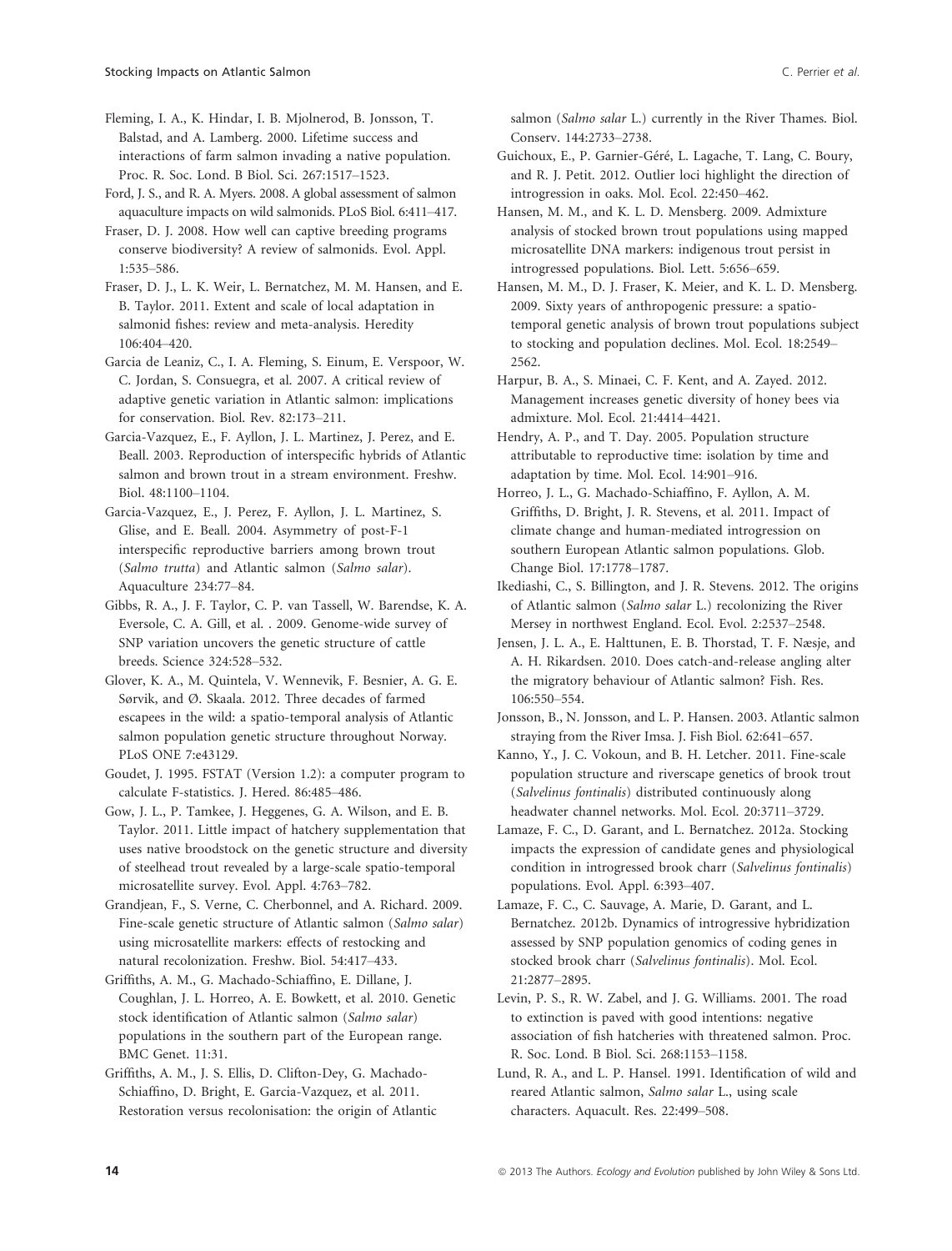Maheshwari, S., and D. A. Barbash. 2011. The genetics of hybrid incompatibilities. Annu. Rev. Genet. 45:331–355.

Marie, A. D., L. Bernatchez, and D. Garant. 2010. Loss of genetic integrity correlates with stocking intensity in brook charr (Salvelinus fontinalis). Mol. Ecol. 19:2025–2037.

McGinnity, P., C. Stone, J. B. Taggart, D. Cooke, D. Cotter, R. Hynes, et al. 1997. Genetic impact of escaped farmed Atlantic salmon (Salmo salar L.) on native populations: use of DNA profiling to assess freshwater performance of wild, farmed, and hybrid progeny in a natural river environment. Pp. 998–1008 in ICES/NASCO Symposium on Interactions Between Salmon Culture and Wild Stocks of Atlantic Salmon – The Scientific and Management Issues, 18–22 April 1997, Bath, England.

McGinnity, P., P. Prodohl, K. Ferguson, R. Hynes, N. O'maoileidigh, N. Baker, et al. 2003. Fitness reduction and potential extinction of wild populations of Atlantic salmon, Salmo salar, as a result of interactions with escaped farm salmon. Proc. R. Soc. Lond. B Biol. Sci. 270:2443–2450.

Milot, E., C. Perrier, L. Papillon, J. J. Dodson, and L. Bernatchez. 2013. Reduced fitness of Atlantic salmon released in the wild after one generation of captive breeding. Evol. Appl. 6:472–485.

Nei, M. 1978. Estimation of average heterozygosity and genetic distance from a small number of individuals. Genetics 89:583–590.

Nei, M., F. Tajima, and Y. Tateno. 1983. Accuracy of estimated phylogenetic trees from molecular-data. 2. Genefrequency data. J. Mol. Evol. 19:153–170.

Neraas, L. P., and P. Spruell. 2001. Fragmentation of riverine systems: the genetic effects of dams on bull trout (Salvelinus confluentus) in the Clark Fork River system. Mol. Ecol. 10:1153–1164.

Nielsen, E. E., and M. M. Hansen. 2008. Waking the dead: the value of population genetic analyses of historical samples. Fish Fish. 9:450–461.

Nielsen, E. E., M. M. Hansen, and V. Loeschcke. 1999. Analysis of DNA from old scale samples: technical aspects, applications and perspectives for conservation. Hereditas 130:265–276.

Nikolic, N., J. R. A. Butler, J. L. Bagliniere, R. Laughton, I. A. G. McMyn, and C. Chevalet. 2009a. An examination of genetic diversity and effective population size in Atlantic salmon populations. Genet. Res. 91:395–412.

Nikolic, N., K. Feve, C. Chevalet, B. Hoyheim, and J. Riquet. 2009b. A set of 37 microsatellite DNA markers for genetic diversity and structure analysis of Atlantic salmon Salmo salar populations. J. Fish Biol. 74:458–466.

van Oosterhout, C., W. F. Hutchinson, D. P. M. Wills, and P. Shipley. 2004. MICRO-CHECKER: software for identifying and correcting genotyping errors in microsatellite data. Mol. Ecol. Notes 4:535–538.

Palstra, F. P., and D. E. Ruzzante. 2010. A temporal perspective on population structure and gene flow in Atlantic salmon (Salmo salar) in Newfoundland, Canada. National Research Council of Canada, Ottawa, Ontario, Canada.

Pearse, D. E., E. Martinez, and J. C. Garza. 2011. Disruption of historical patterns of isolation by distance in coastal steelhead. Conserv. Genet. 12:691–700.

Perrier, C., G. Evanno, J. Belliard, R. Guyomard, and J. L. Bagliniere. 2010. Natural recolonization of the Seine River by Atlantic salmon (Salmo salar) of multiple origins. Can. J. Fish. Aquat. Sci. 67:1–4.

Perrier, C., F. Grandjean, J. le Gentil, C. Cherbonnel, and G. Evanno. 2011a. A species-specific microsatellite marker to discriminate European Atlantic salmon, brown trout, and their hybrids. Conserv. Genet. Resour. 3:131–133.

Perrier, C., R. Guyomard, J.-L. Bagliniere, and G. Evanno. 2011b. Determinants of hierarchical genetic structure in Atlantic salmon populations: environmental factors vs. anthropogenic influences. Mol. Ecol. 20:4231–4245.

Perrier, C., J.-L. Bagliniere, and G. Evanno. 2013. Understanding admixture patterns in supplemented populations: a case study combining molecular analyses and temporally explicit simulations in Atlantic salmon. Evol. Appl. 6:218–230.

Pritchard, J. K., M. Stephens, and P. Donnelly. 2000. Inference of population structure using multilocus genotype data. Genetics 155:945–959.

Quinn, T. P. 1993. A review of homing and straying of wild and hatchery-produced salmon. Fish. Res. 18:29–44.

Quist, D., and I. H. Chapela. 2001. Transgenic DNA introgressed into traditional maize landraces in Oaxaca, Mexico. Nature 414:541–543.

Richard, A., M. Dionne, J. Wang, and L. Bernatchez. 2013. Does catch and release affect the mating system and individual reproductive success of wild Atlantic salmon (Salmo salar L.)? Mol. Ecol. 22:187–200.

Santos, N. P., A. A. Fontainhas-Fernandes, R. Faria, L. F. Torres-Castro, M. R. Anjos, R. M. V. Cortes, et al. 2006. Genetic evidence for limited introgression between wild and stocked individuals in Portuguese brown trout, Salmo trutta populations. Folia Zool. 55:433–443.

Schuelke, M. 2000. An economic method for the fluorescent labeling of PCR fragments. Nat. Biotechnol. 18:233–234.

Schwartz, M. K., G. Luikart, and R. S. Waples. 2007. Genetic monitoring as a promising tool for conservation and management. Trends Ecol. Evol. 22:25–33.

Song, Y., S. Endepols, N. Klemann, D. Richter, F.-R. Matuschka, C.-H. Shih, et al. 2011. Adaptive introgression of anticoagulant rodent poison resistance by hybridization between old world mice. Curr. Biol. 21:1296–1301.

Sonstebo, J. H., R. Borgstrom, and M. Heun. 2008. High genetic introgression in alpine brown trout (Salmo trutta L.) populations from Hardangervidda, Norway. Ecol. Freshw. Fish 17:174–183.